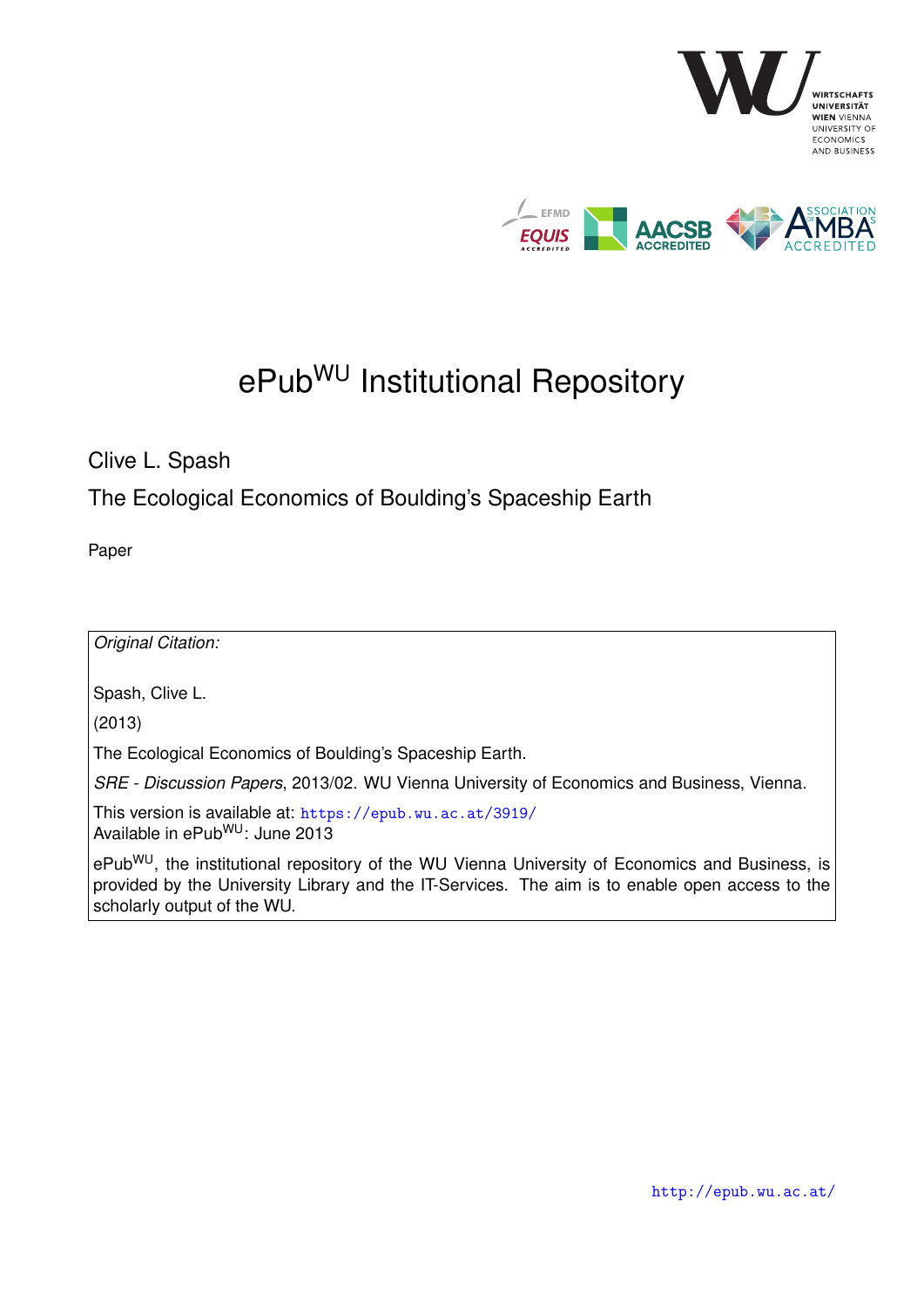# Institut für Regional- und Umweltwirtschaft Institute for the Environment and Regional Development





Clive L. Spash SRE-Discussion 2013/02 2013 **The Ecological Economics of Boulding's Spaceship Earth**

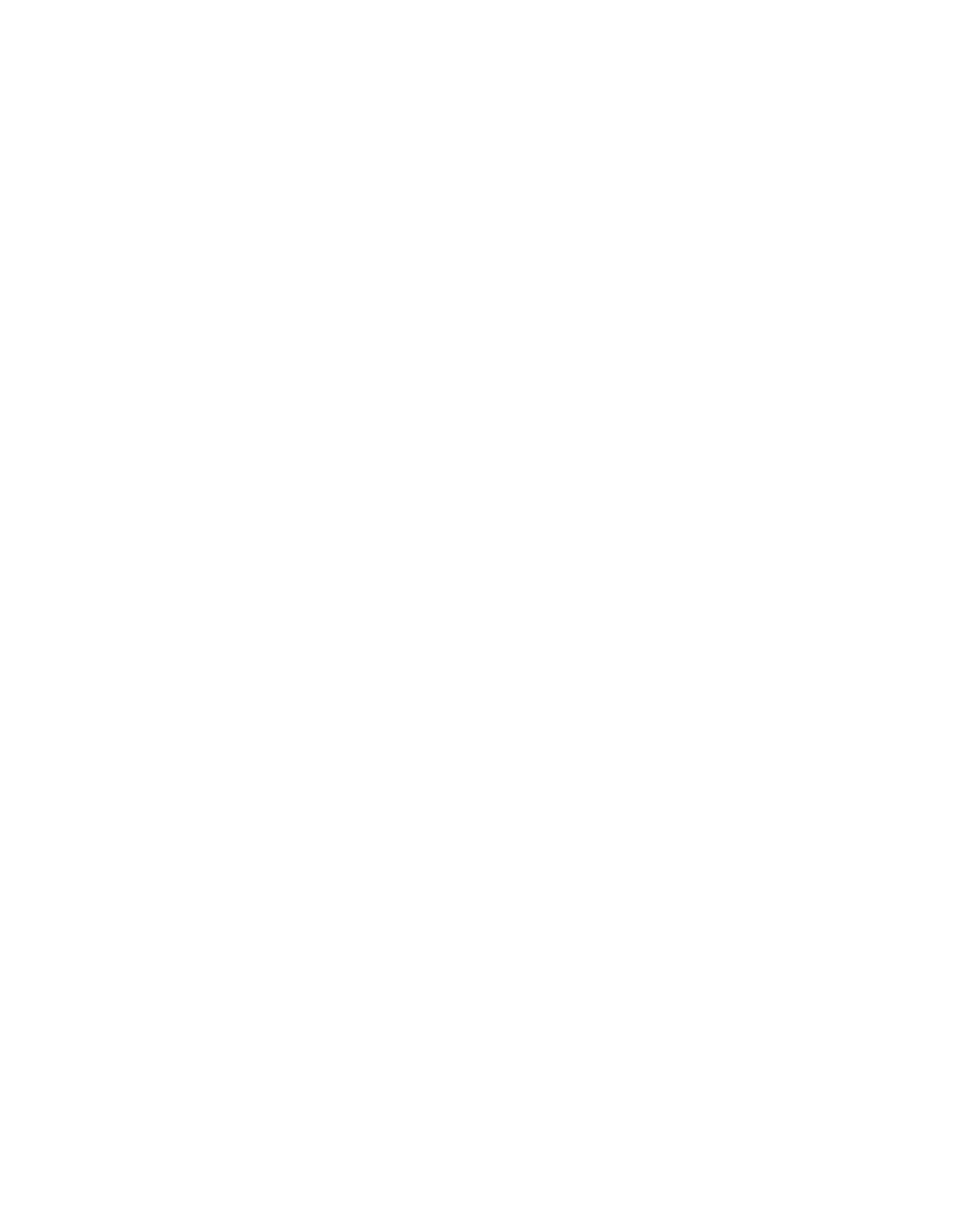# The Ecological Economics of Boulding's Spaceship Earth<sup>1</sup>

# **Clive L. Spash**

# **Abstract**

<u>.</u>

The work of Kenneth Boulding is sometimes cited as being foundational to the understanding of how the economy interacts with the environment and particularly of relevance to ecological economists. The main reference made in this regard is to his seminal essay using the metaphor of planet Earth as a spaceship. In this paper that essay and related work is placed both within historical context of the environmental movement and developments in the thought on environment-economy interactions. The writing by Boulding in this area is critically reviewed and discussed in relationship to the work of his contemporaries, also regarded as important for the ecological economics community, such as Georegescu-Roegen, Herman Daly and K. William Kapp. This brings out the facts that Boulding did not pursue his environmental concerns, wrote little on the subject, had a techno-optimist tendency, disagreed with his contemporaries and preferred to develop an evolutionary economics approach. Finally, a sketch is offered of how the ideas in the Spaceship Earth essay relate to current understanding within social ecological economics. The essay itself, while offering many thought provoking insights within the context of its time, also has flaws both of accuracy and omission. The issues of power, social justice, institutional and social relationships are ones absent, but also ones which Boulding, near the end of his life, finally recognised as key to addressing the growing environmental crises.

Keywords: Kenneth Boulding, spaceship Earth, thermodynamics, entropy, limits to growth, ecological economics, Nicholas Georgescu-Roegen, Herman Daly.

 $<sup>1</sup>$  This discussion paper is a slightly revised version of a forthcoming book chapter that will appear in</sup> "Interdisciplinary Economics: Kenneth E. Boulding's Engagement in the Sciences" edited by Wilfred A. Dolfsma and Stefan Kesting; Routledge.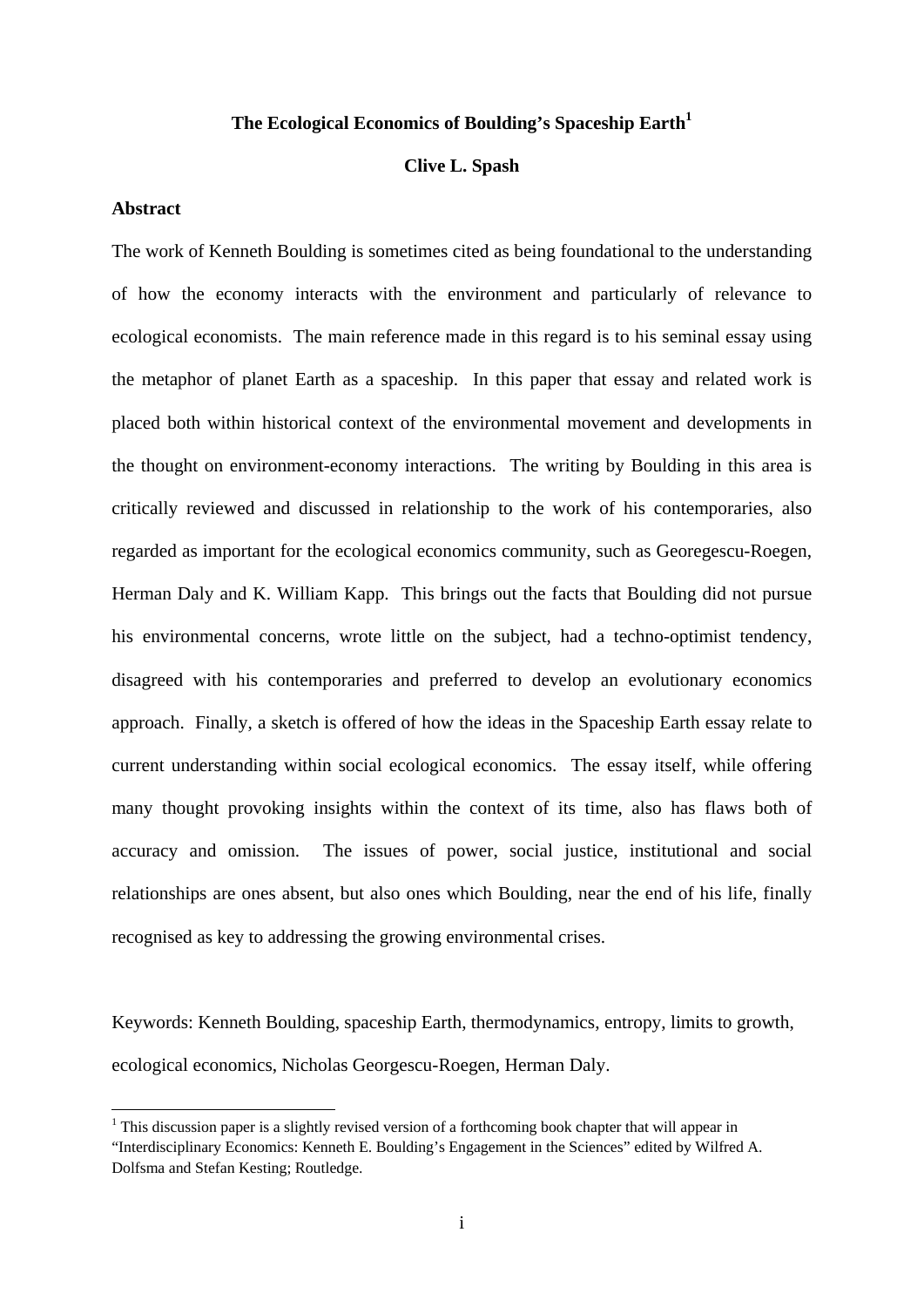# **I. Introduction**

In the essay entitled *The Economics of the Coming Spaceship Earth* we are presented by Boulding (1966) with an early overview and summary of the modern environmental crisis facing humanity and its roots in the total neglect of physical limits by economists. Boudling's distinctive contribution was to introduce aspects of entropy and highlight materials throughput from and to the environment, leading to a critique of the roles of growth and consumption as means of creating human well-being. He also questioned how future generations could be given voice. At the time he was amongst a small number of unassociated people making connections between social and economic systems and environmental degradation.

Almost 50 years later we are no longer in the luxurious position of being able to reflect in an abstract way about such issues, as if they only affected some distant future generation to come. The consequences of hitting the biophysical constraints are an all too present reality, leading to armed struggle for oil and increasing concerns over securing the supply of other resources seen as essential to national economic development. For this reason alone revisiting what Boulding had to say is of interest. Reflecting on what was recognised correctly already over half a century ago and where our knowledge has changed is also informative. This helps us gain some perspective with respect to modern social and environmental understanding. In doing so I will place the issues raised by Boulding within the context of the present field of social ecological economics.

I start by providing some background in terms of the state of environmental awareness in the United States of America (USA) at the time the essay was first published. This helps explain why it became a standard reading for those concerned about environmenteconomy interactions and was repeatedly cited and reprinted over the following decades. I then explain the central messages of Boulding's Spaceship Earth metaphor using both the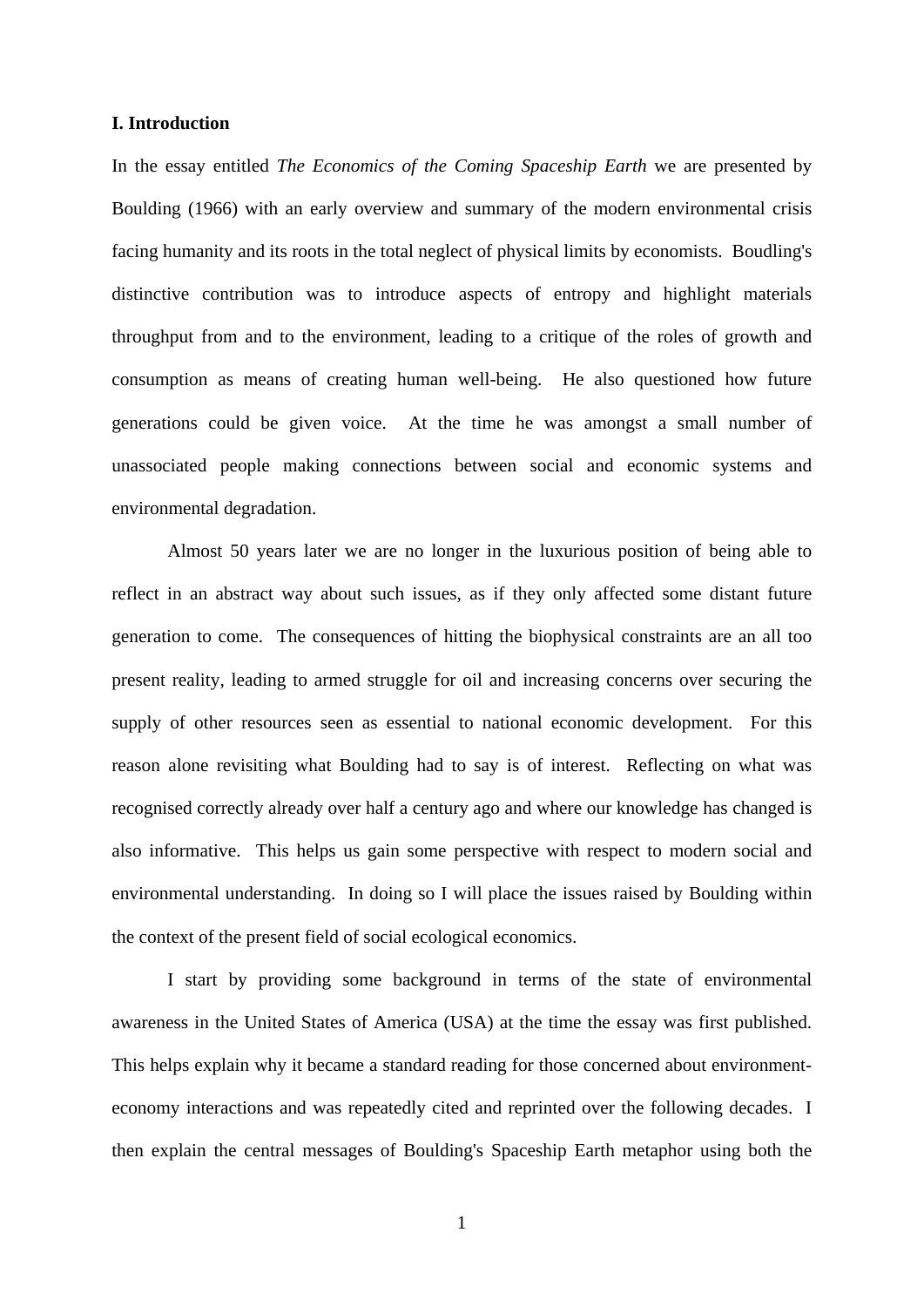essay and related materials. This is followed by a section critically reflecting on the weaknesses of the essay as a modern environmental critique of economic systems. In the penultimate section I turn to the relationship with social ecological economics. First I question the links between Boulding and the ecological economics movement. Then I show how key concepts from Boulding's essay connect to current ideas in social ecological economics. I close with a few remarks relating on Boulding's presentation to the International Society for Ecological Economics at their inaugural conference in 1990, where he discussed the role of power in addressing environmental problems.

# **II. A Brief Historical Prelude**

In the USA several elements of awareness about human society can be identified as finally coming together in the 1960s. These elements include realisation that natural systems can be devastated on a large scale by human action, fear that domestically available resources will prove inadequate, criticism of the power held by corporations and recognition of the downsides of a consumer society. Modern environmentalism then encapsulated all these different aspects which had previously remained isolated issues. However, the build-up to this synthesis was piecemeal and slow.

An event that should have triggered a greater environmental awareness was the Great Dustbowl of the 1930s. This was a prime example of human induced environmental degradation. The human misery it created was recounted by Steinbeck (1939) in his novel *The Grapes of Wrath*. In telling that story he pointed a finger directly at the faceless banking sector and modern agricultural practices. Yet, despite such a major environmental disaster, neither the exploitation of Nature nor the economic model of development were seriously brought into question. The problem of the Dustbowl was picked-up by economists in the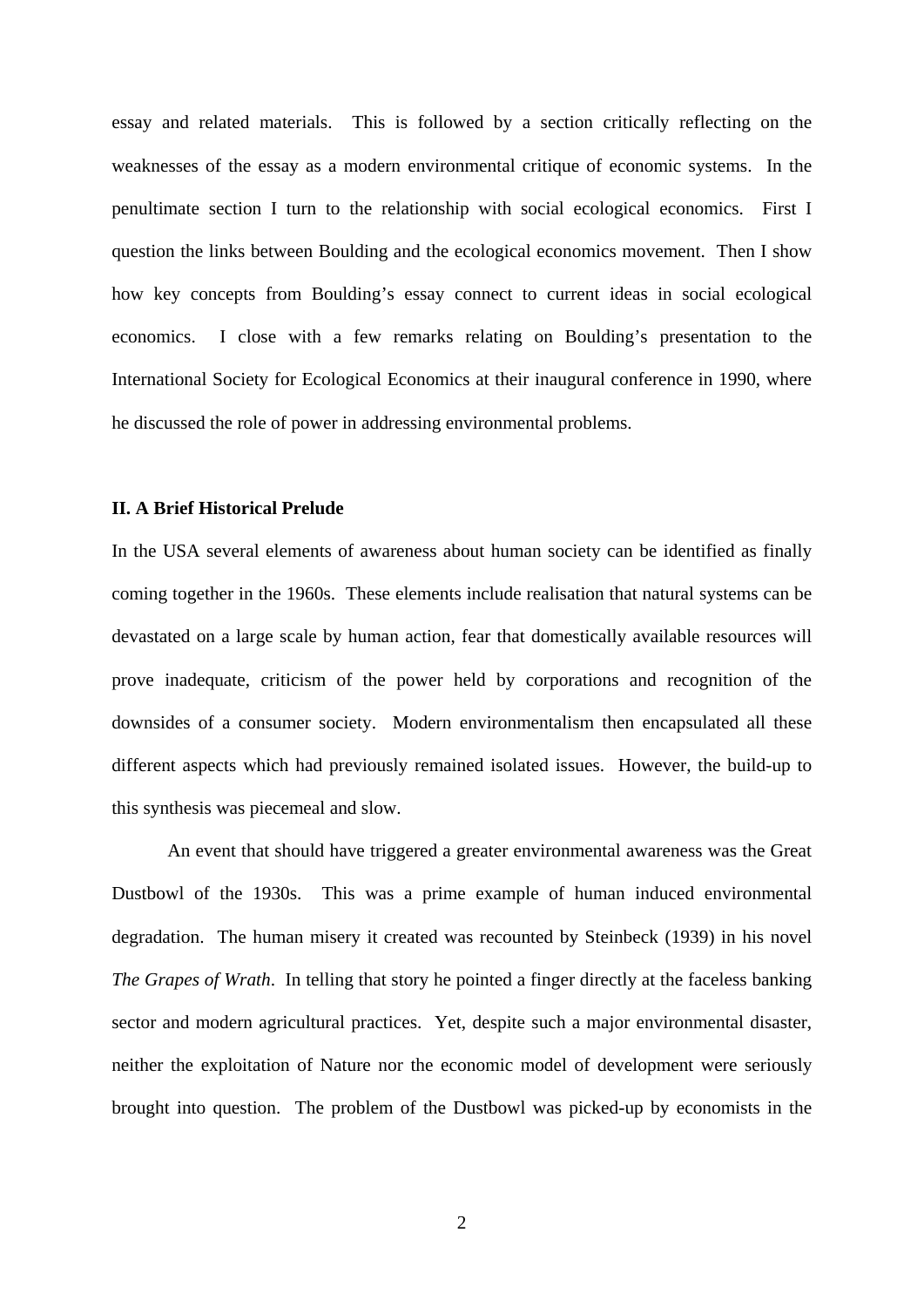agricultural literature as how best to change farm management practices and prevent soil erosion (Ciriacy-Wantrup 1938; 1947).

In the 1940s, World War II boosted employment and economic growth. After the war domestic resource security was a recognised policy problem. The cold war exacerbated the paranoia over securing national resource supplies in the USA and boosted military spending. This meant resource scarcity became an important priority and in 1951 President Truman established the President's Materials Policy Commission. As Jarrett (1966 p.vii) notes: "The Commission's main assignment was to inquire into whether there would be enough food and industrial raw materials at reasonable prices over the next twenty-five years to support continued economic growth and meet the requirements of national security." Amongst other things, the final report (Paley 1952) led to the establishment of the economic think tank Resources for the Future. This organisation later became a key focus for American research on economy-environment interactions during a period when concern change from resource quantity to environmental quality. In the 1950s consumerism and technological optimism were still the order of the day. There was no questioning of economic growth, merely concern over how to secure its continuance.

However, aspects of discontent over the modernist preoccupation with economic growth were already clear in criticisms of and warnings about the consumer society. The problems with consumerism can be found being debate in the late 1800s (e.g., Devas 1899), and at that time Veblen (1991 [1899]) had created the phrase "conspicuous consumption". In the 1950s Galbraith (1969 [1958]) published a popular book about the newly affluent American society and its failings. This included exposing the influence of companies in creating consumer wants and the failings of a society focussed on promoting private wealth to provide for the social good. Galbraith criticised the prevalence of private affluence and public squalor in the USA and pointed out some aspects of the resulting environmental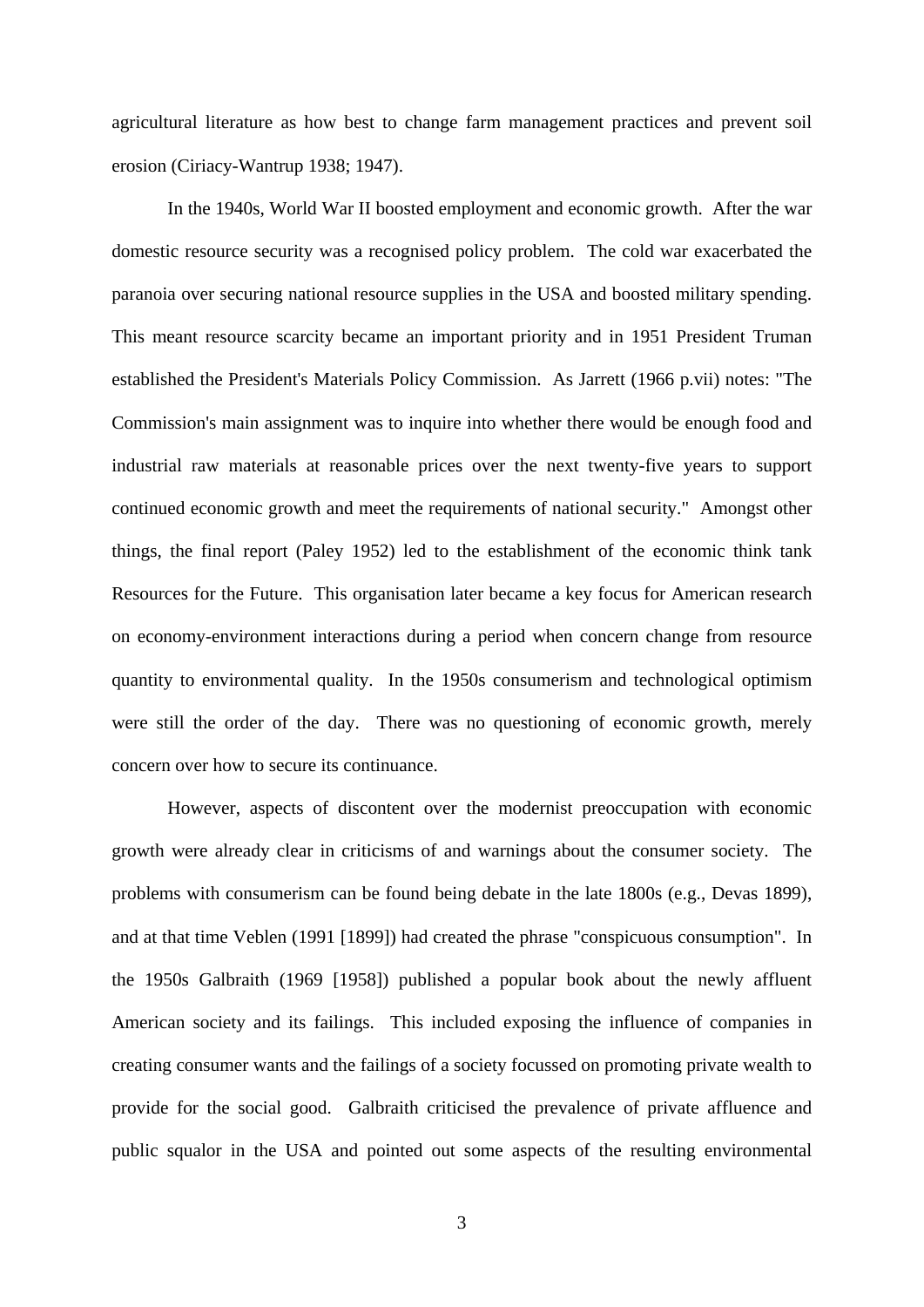degradation. As Dubos (1966 p.32) notes, by the mid-1960s the affluent society was being called the 'effluent' society.

Environmental issues appeared in modern form, and with a public profile, after the astounding publicity surrounding Rachel Carson's (1987 [1962]) *Silent Spring*, which focussed on the use of pesticides in agriculture. This had actually been shortly preceded that year by a far wider reaching environmental critique *Our Synthetic Environment* by Lewis Herber (1962), alias Murray Bookchin. The book by Carson avoided directly addressing political and economic root causes in preference for a story centred on human-Nature relationships and the need for ecological balance. The products and chemical companies responsible for the damages she was denouncing were not even named (except Army Chemical Corps). Those unfamiliar with the period should remember criticism of the American way of life or its industry was subject to investigation by Hoover's FBI and libel to accusations of communism, just as today environmental activism is being branded and treated as terrorism (Potter 2011).

In contrast to Carson, in *Our Synthetic Environment* Bookchin was directly concerned with how the social and economic system in the USA created pollutants and lifestyles damaging to human health and the environment. In Chapter 1, under the subtitle "man and the natural world", Bookchin stated:

"The needs of industrial plants are being placed before man's need for clean air; the disposal of industrial wastes has gained priority over the community's need for clean water. The most pernicious laws of the market place are given precedence over the most compelling laws of biology." (Herber 1962)

His book basically disappeared and is largely unknown, Carson's is world renowned (for a comparison and explanation see Garb 1995). Questioning of the economic model of development from an apolitical science based environmentalist position was apparently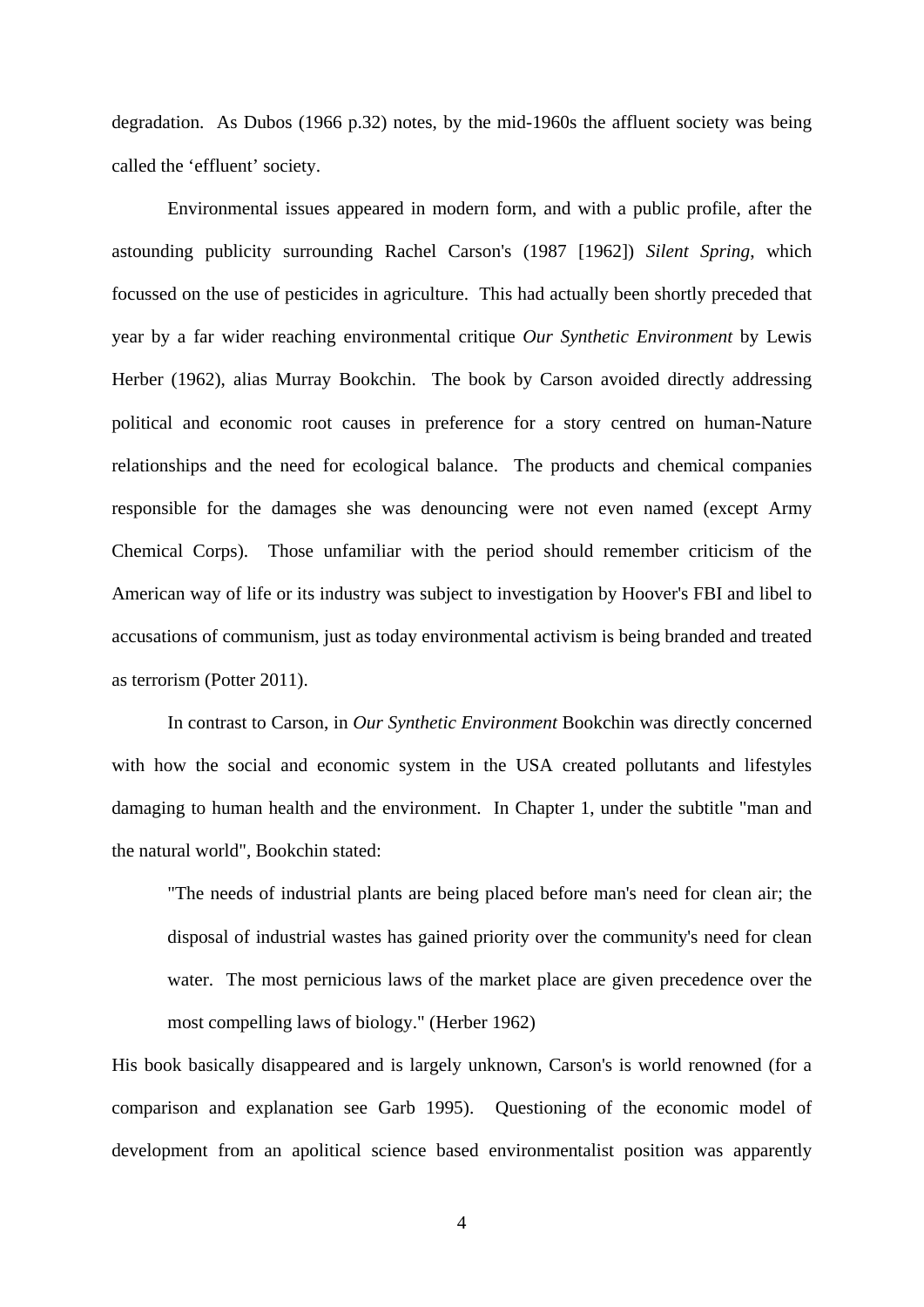radical enough. Certainly in the early 1960s few professional economists can be found raising any environmental concerns.

There are two notable exceptions, Siegfried von Ciriacy-Wantrup and K. William Kapp. In his main life's work Ciriacy-Wantrup (1952), having worked on soil erosion (see above), was mainly concerned about resource conservation, but defined resources as a very broad set including many aspects of the wider environment. A legacy of that work was the proposition of a safe-minimum standard beyond which depletion of flow resources (e.g., soil, water, plants and animals) should not go lest irreversible losses result. Kapp's work, amongst other things, explained pollution as a feature of both capitalist and socialist business enterprise, and by the early 1960s had already exploded the myth that such a prevalent phenomena could be treated as external to the economic system, rather than an inherent aspect of modern production and consumption (1950; 1963). In addition, Kapp (1961) advocated the integration of knowledge and had identified the failure to connect the biological and social sciences as in need of attention. Both Ciriacy-Wantrup and Kapp explored the institutional aspects of resource and environmental problems.

This was the context into which Boulding's essay fits and indeed why it was itself insightful. In 1965, when Boulding first presented his ideas, behind the essay, on environment-economy interactions, the literature on the topic was sparse and the connection to thermodynamics seemed lost in the past (Martinez-Alier 1990). Boulding did not attempt a literature review, giving just four references, nor did he cite any of the above literature, despite having favourably reviewed Galbraith's book (Boulding 1959). What Boulding did was to contribute a wide ranging semi-journalistic essay, using a powerful metaphor, at a very formative time for the debate on how economics needed to relate to environmental reality.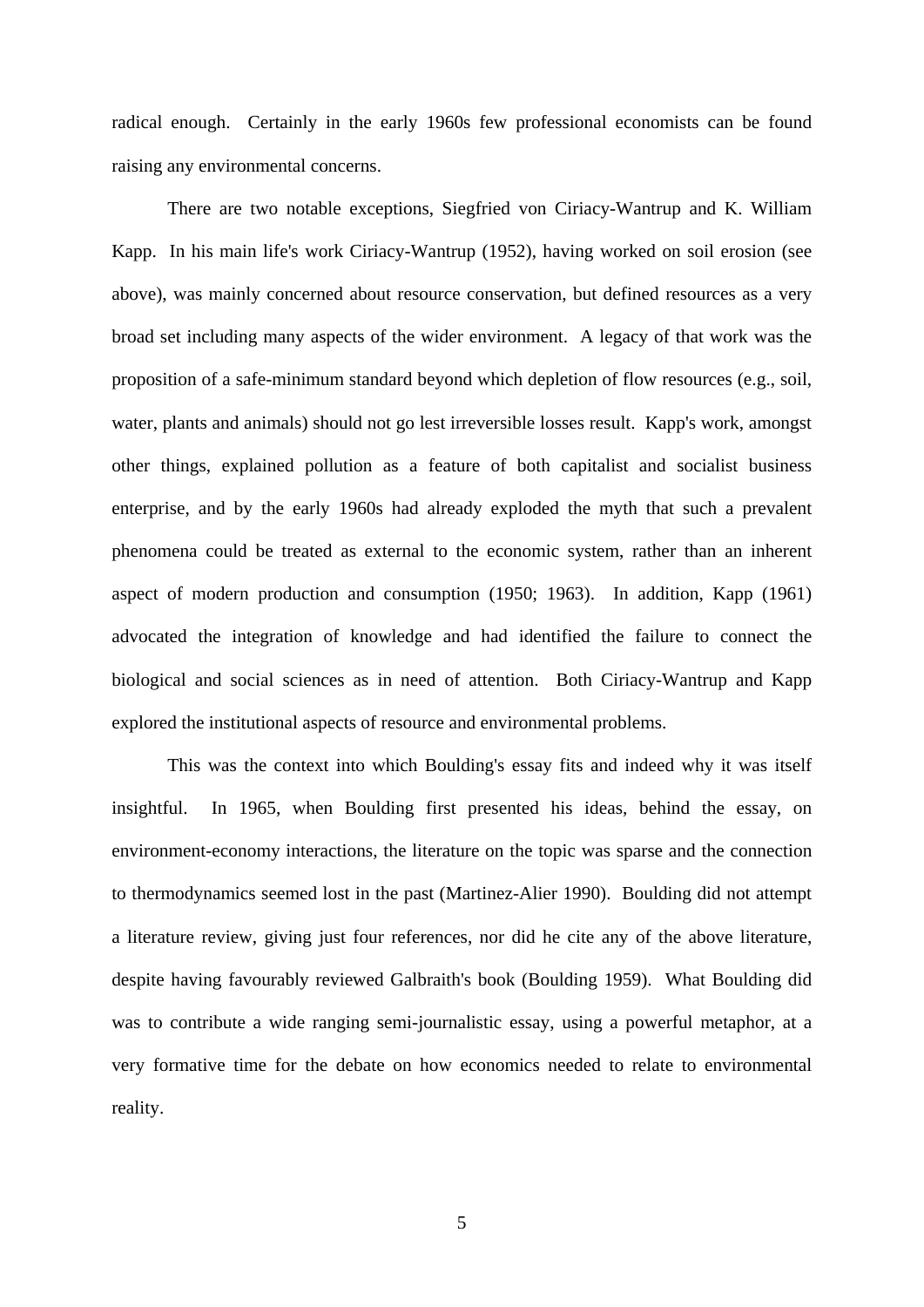Boulding (1965) originally presented the ideas behind the essay to the Committee on Space Sciences as a short 3 page address  $10^{th}$  May 1965 at Washington State University.<sup>2</sup> That version entitled "Earth as a Space Ship" is very tight, critical and to the point; it also ends deriding "low-priority achievements like putting a man on the moon", which must have gone down well with the Committee! Ten months later, 8th-9th March 1966, Resources for the Future held a workshop at their headquarters in Washington, D.C., where Boulding presented a fuller version of his ideas. After revision of the presented papers an edited volume appeared (Jarrett 1966), in which the more extended and commonly known version of Boulding's essay was the opening chapter (Boulding 1966). The earlier 3 page address explicitly uses the term "Space Ship" as an analogy drawing direct comparisons with Earth systems. By the time the full essay was published a year later the term is now "Spaceship", which has changed into being a metaphor, i.e. the spaceship as an expression not literally applicable to Earth.

#### **III. The Spaceship Earth Metaphor**

1

The original 3 page address contains the key elements of concern over economic growth and the consumerist society we find today in ecological economics. The basic problem is that humanity has increased the scale of its activities to a level where pollution and resource extraction can no longer be regarded as unimportant. We cannot move to another place to escape our waste, or find new resources, as we now cover the entire planet. This has specific consequences. Societies based upon increasing consumption rates using technologies which burn fossil fuels and disperse ores, without any concern for recycling or reuse, are wasteful and short lived (Boulding 1965, mentions a few hundred years).

<sup>2</sup> Kenneth E. Boulding Papers, Archives (Box # 38), University Libraries, University of Colorado, Boulder, USA.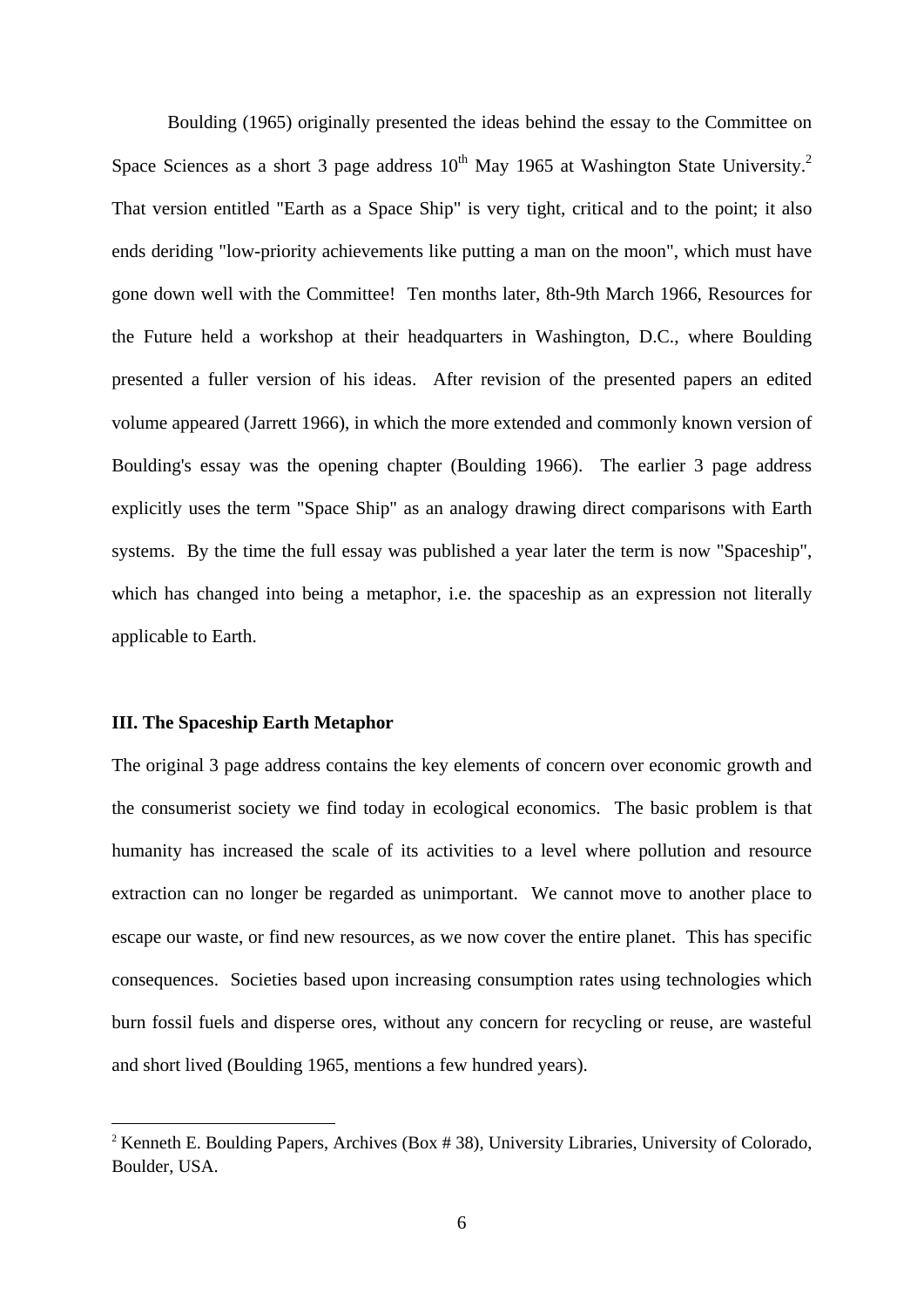A different technology is necessary to achieve a stable circular-flow of materials. Natural systems are part of the means by which materials can be concentrated. As Boulding (1965) states: "The stable high-level technology will have to rely on the oceans and the atmosphere as a basic resource from which materials may be concentrated in sufficient quantity to overcome their diffusion through consumption." Yet basic physical laws, and entropy in particular, mean continuous energy inputs are required to maintain order. As fossil fuels run out we need new inputs of energy (he notes solar and possibly nuclear fusion). In terms of ecological systems, a symbiotic relationship with all other elements and populations of the world is recommended, although this might involve animal domestication and wildlife preserves.

In terms of social systems the implications are noted to be far from clear. Boulding (1965) mentions that we cannot have "cowboys and Indians" or a "cowboy ethic", a theme expanded upon in the full essay (discussed below). He rejects both unrestrained conflict and unrestricted national sovereignty. At this point he notes the comparison of Earth with a spaceship breaking-down, because a relatively small space craft is run along military lines where society is planned with a dictator in charge, and necessarily so in his opinion. In a world of ten billion a different social and political structure is necessary and desirable. He allows for the possibility of pricing and a market system, but "of a limited and controlled kind". Institutions are required which combine the need for overall control with individual freedom and mobility. The enforcement of overall control is in reference to maintaining the social system within constraints such as population limits, while controlling for conflict and "perverse social dynamic processes" (not explained but perhaps, in light of Boulding 1991, p.27, a reference to such things as fashion, financial speculation and war).

Boulding is particularly critical of the poor state of human knowledge about environmental issues. He reflects on our level of ignorance about Earth systems and amongst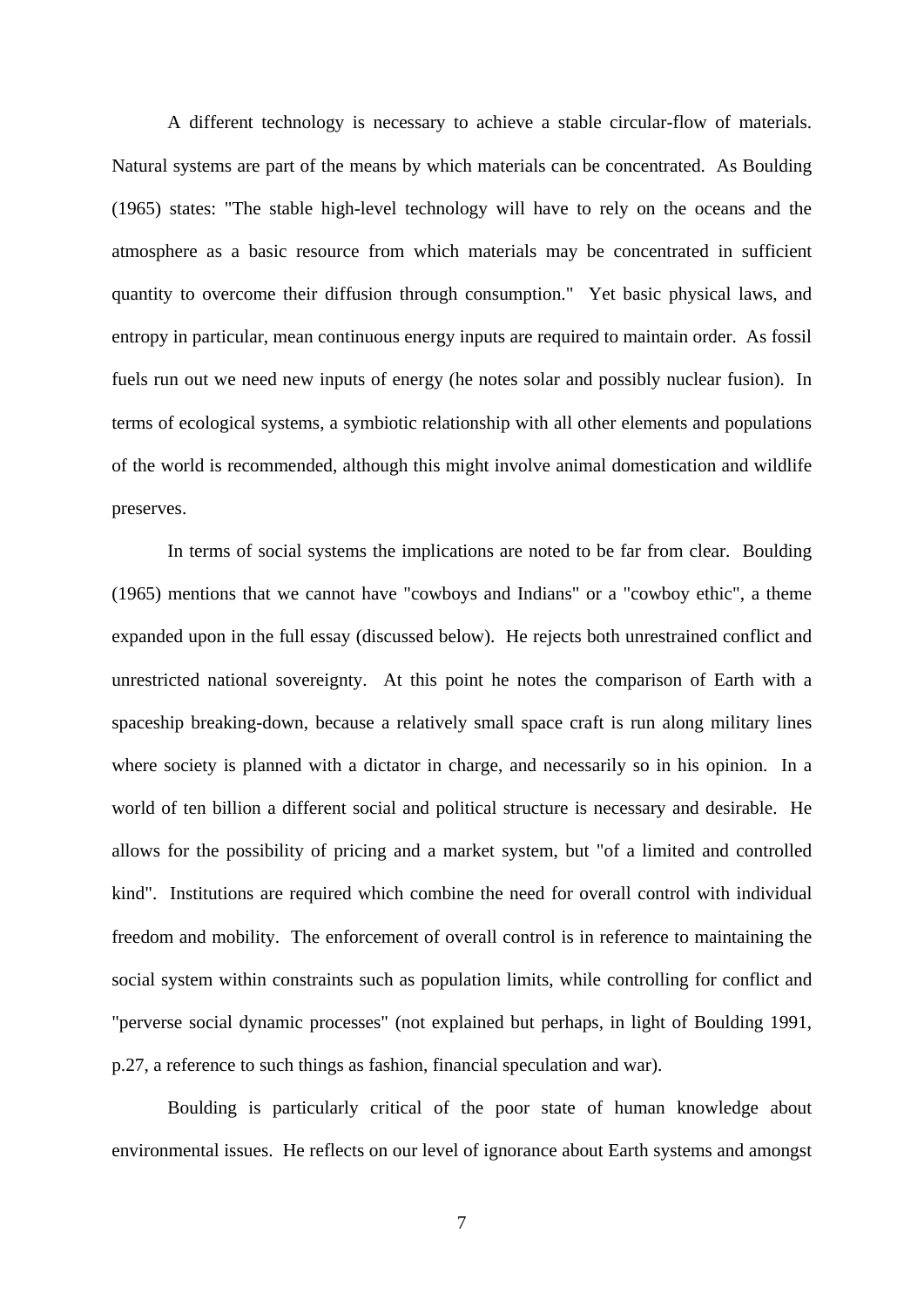other things notes the failure to resolve the question of impacts from human activity on global temperature (i.e. the enhanced Greenhouse Effect). He is particularly critical of the state of ecology as a discipline, which he refers to as hardly beyond the level of bird-watching. He is also concerned that:

"when it comes to understanding the world social system or the sociosphere, we are not only ignorant but proud of our ignorance. There is no systematic method of data collection and processing, and the theory of social dynamics is still in its first infancy." (Boulding 1965)

Today the level of understanding of all but the social seems to have made some considerable progress. Ecology, Earth systems and climatology have all undergone major developments over the intervening half century.

In the full length essay Boulding (1966) expands on these basic themes. There he introduces two similes: the cowboy economy of the past which is contrast with the spaceman economy of the future. The former is wasteful of resources and involves continually movingon, leaving environmental degradation in its wake. It is associated with "reckless, exploitative, romantic, and violent behavior" (Boulding 1966 p.9). The spaceman economy is limited in both sources of materials and pollution sinks and requires humanity living within "a cyclical ecological system which is capable of continuous reproduction of material form even though it cannot escape having inputs of energy" (Boulding 1966 p.9). The distinction is drawn-out further by a comparison of attitudes towards consumption. In the former throughput, and so consumption, is good, but in the latter stock maintenance for minimal input is desired, not throughput.

"This idea that both production and consumption are bad things rather than good things is very strange to economists, who have been obsessed with the income-flow concepts to the exclusion, almost, of capital-stock concepts." (Boulding 1966, p.10)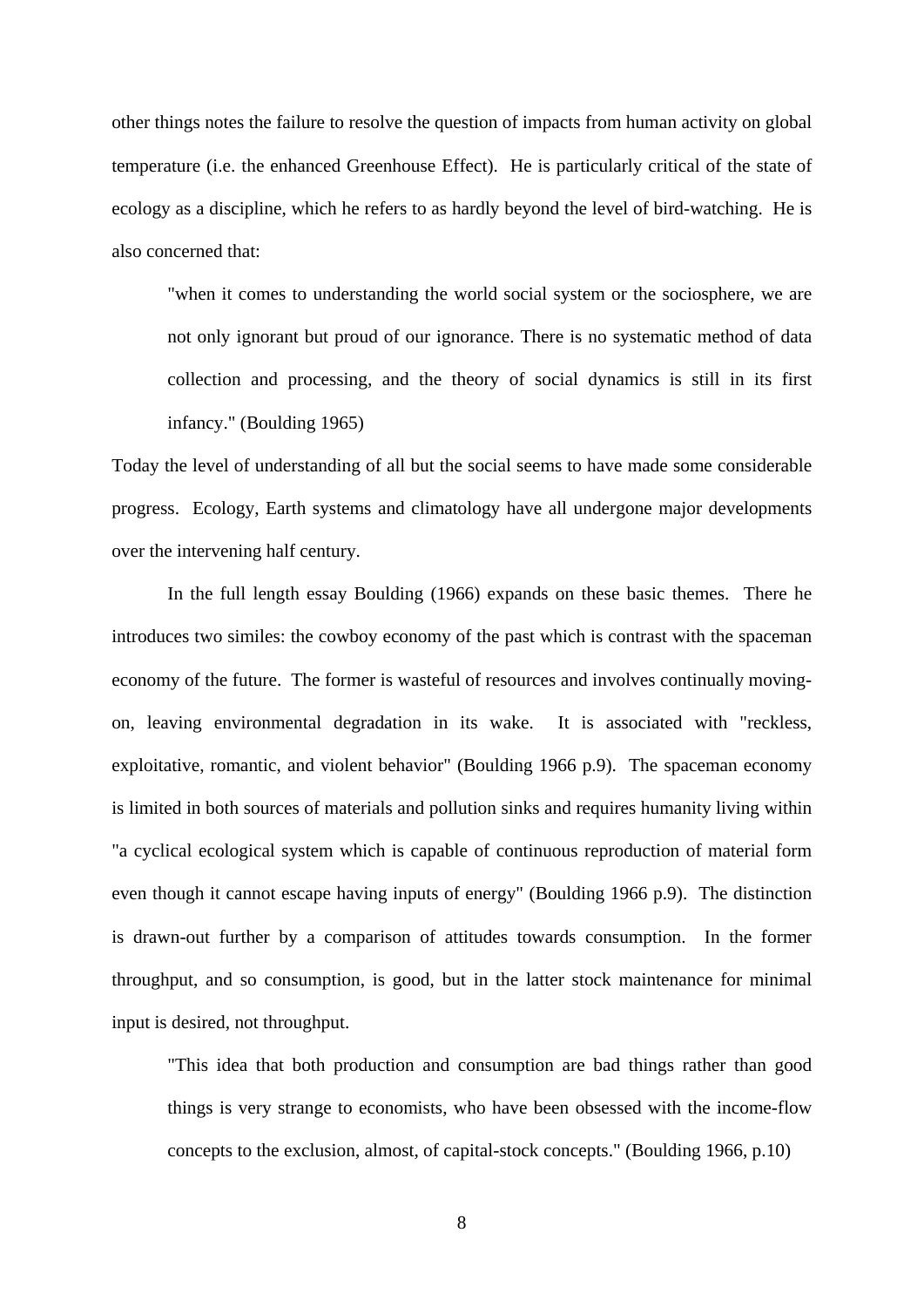This does raise some problematic issues for Boulding in terms of how to relate to human well-being which derives in part from the joy of throughput (see comment by Daly 1981). In this regard he favours something which might now be regarded as a needs based approach (e.g., see Max-Neef 1992).

Boulding framed his primary concern about biophysical limits as a long-term problem. That is, the impact, he believed, would fall mainly, or most severely, on future generations. The question is then how current consumers of scarce resources and low entropy energy stocks can be convinced to take the needs of future generations into account? How can the unborn be given voice? No real answer is provided in the essay, but rather the issue is flagged-up requiring more attention.

The full essay also adds a relatively lengthy discussion about knowledge, its creation and loss. Knowledge is stated to be more important for humans than energy or materials (p.6). The concept of knowledge being employed is very broadly and loosely defined and hard to grasp. As will be discussed in the next section, the explanation is far from clear or convincing and comes across as rather unscientific, speculative reflection compared to the discussion on materials and energy. Knowledge and its importance for development was something Boulding later pursued in relation to his ideas on evolutionary economics.

# **IV. Shortcomings of Boulding's Essay**

There are actually several aspects of the essay which do not seem particularly well thought through or able to sustain some reflection. One of these is the opening claim that there has always been a frontier in the human mind and this represents a belief in an unoccupied, safe, physical place to which humans can go when things get too difficult. This seems more appropriate to North American white settler mythology than a general or universal truth. The frontier did not even actually exist in North America because the country was already settled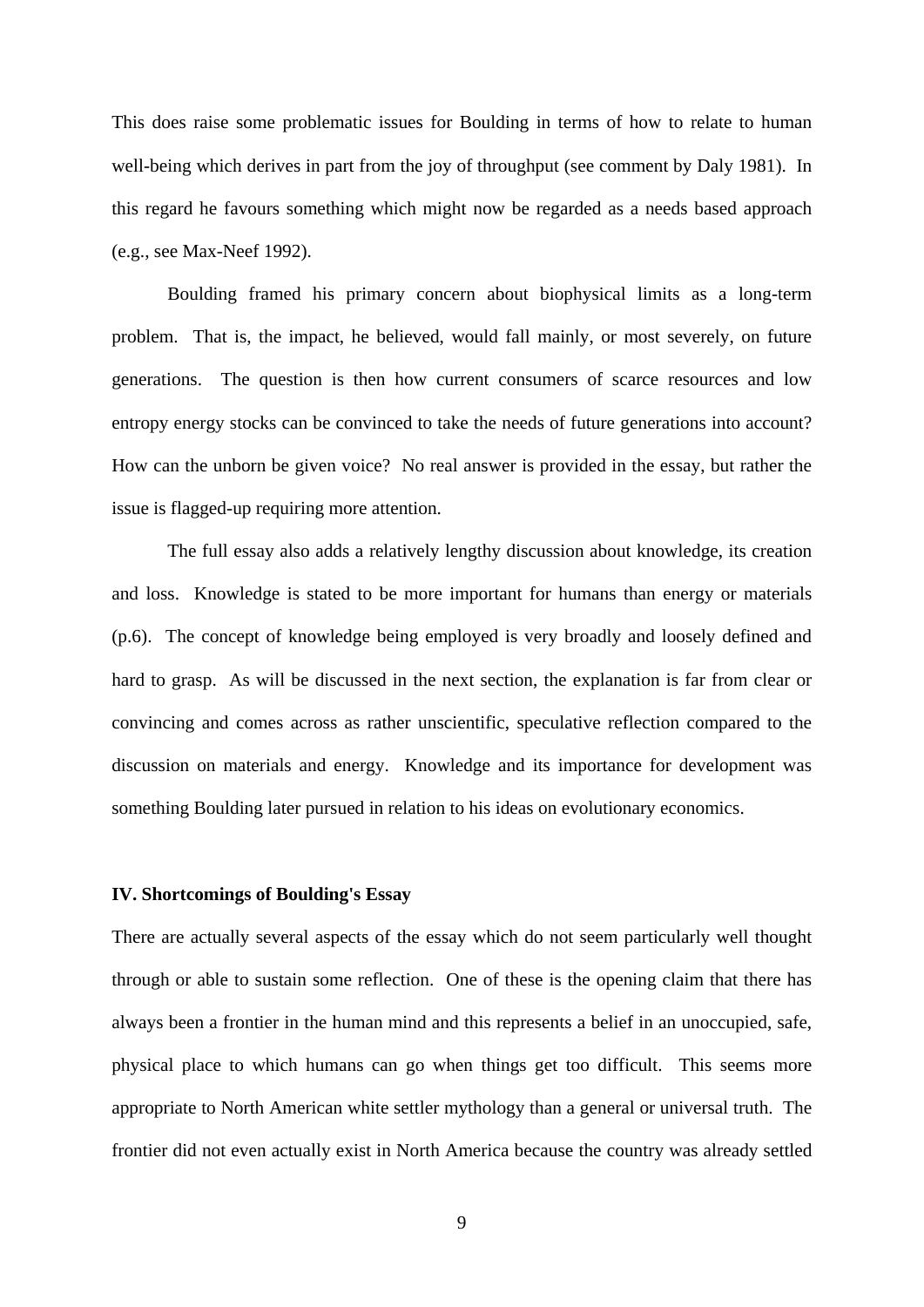by native Americans who had to be wiped-out to create the myth of an empty country full of unexploited potential (Brown 1970). Boulding then appears to have adopted the myths of his new homeland and forgotten the European culture from whence he came, where historically most people had remained tied to local communities unless dislocated by war or extreme persecution. Even under the 20th Century's despotic regimes, totalitarianism and fascist persecution people in their millions were reluctant to flee and millions died. Frontiers as welcoming is then more likely the perception of a successful immigrant *a posteriori*, and one who has been lucky enough to manage the risks and avoided the traditional dangers (e.g. disease, starvation, poverty, unemployment, imprisonment, exploitation, religious and racial discrimination) and get past any language and cultural barriers.

In later revisiting the Spaceship metaphor Boulding (1980 [1973]) himself recognised societies were historically isolated and this was one reason for his concern over what is now termed globalisation. Collapse of one society need not affect another if they are isolated from one another. As he states: "the collapse of the Mayan Empire, an early example of a Club of Rome report, affected Charlemagne or the Emperor of China not at all. They knew nothing of it." (Boulding 1980 [1973] p.266). Human development has not then always been a matter of trashing the environment and then moving-on in order to survive, as Boulding claims in his cowboy economy simile.

Indeed the fear of instability in modern society may be exactly because we have a fear of the unknown, frontiers, leaving home and hearth. Outside the local boundaries of our daily lives the world is uncertain. Historically this is reflected in stories of dark places, inhospitable lands and strange peoples. Going out into the big wide world has traditionally been threatening: "Beware! There be monsters". While globalisation, cheap flights and package holidays abroad, have broken down such barriers for many, this relaxation is a relatively recent phenomena (and not prevalent in the early 1960s). If there is an awareness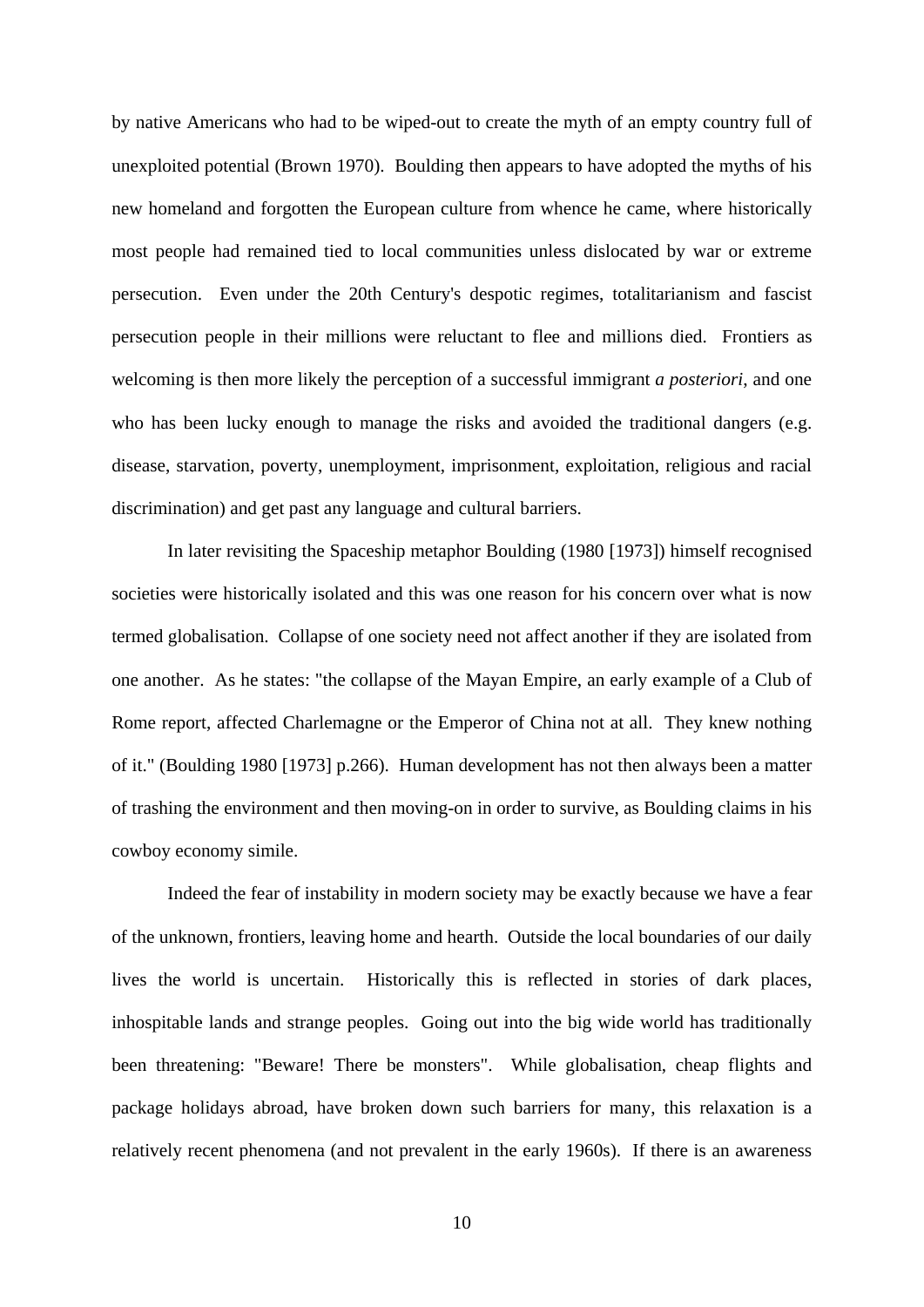in the collective unconscious of frontiers it is that they are not welcoming places to go when the crisis comes, and they are as likely to bring death as be life sustaining.

This takes on more importance when we look at Boulding's technological optimism. In a short piece revisiting his metaphor he seriously advocates colonising space (Boulding 1980  $[1973]$ .<sup>3</sup> As per the long running television programme Star Trek, space is the final frontier for the North American colonising spirit. So, when Boulding advocates space colonies as a real, if highly uncertain, potential future for humanity, he is doing nothing more than appeasing the critics of biophysical limits with a scientific fantasy. In doing so he readily derides the potential for solar power on Earth because in space energy flows from the sun 24 hrs a day and energy transport costs are lower away from Earth's gravity. He neglects to note that, without massive material and energy inputs, space is neither an easy place to get to nor an environment in which humans can naturally survive. Boulding does himself and environmental reality no favours by such flights of fancy and would have been better-off remembering his own words concluding the 3 page address, that putting a man (or two) on the moon was a low priority achievement. Indeed, the impetus for humanity sending a handful of people into space was an imperial struggle supported by the military-industrial complexes of the contestants.

The rise of nuclear power as an energy source has similar roots and, given Boulding's Quaker peace activism, his willingness to consider this option seems strange. The promise of nuclear fusion is mentioned without any caveats and fission is merely remarked upon as being limited by the available supply of fissionable materials. There is nothing about the

<sup>&</sup>lt;sup>3</sup> Boulding (1980 [1973]) is not being cynical at all, as some might at first think given the contrast with his Spaceship Earth essay. He is deadly serious because of the considerable public and media optimism created around the potential of space exploration after the 1969-1972 series of six Moon landings. He states that we have seen "the development of reasonably serious proposals for space colonies. This may sound like science fiction ... The idea is not, however, absurd".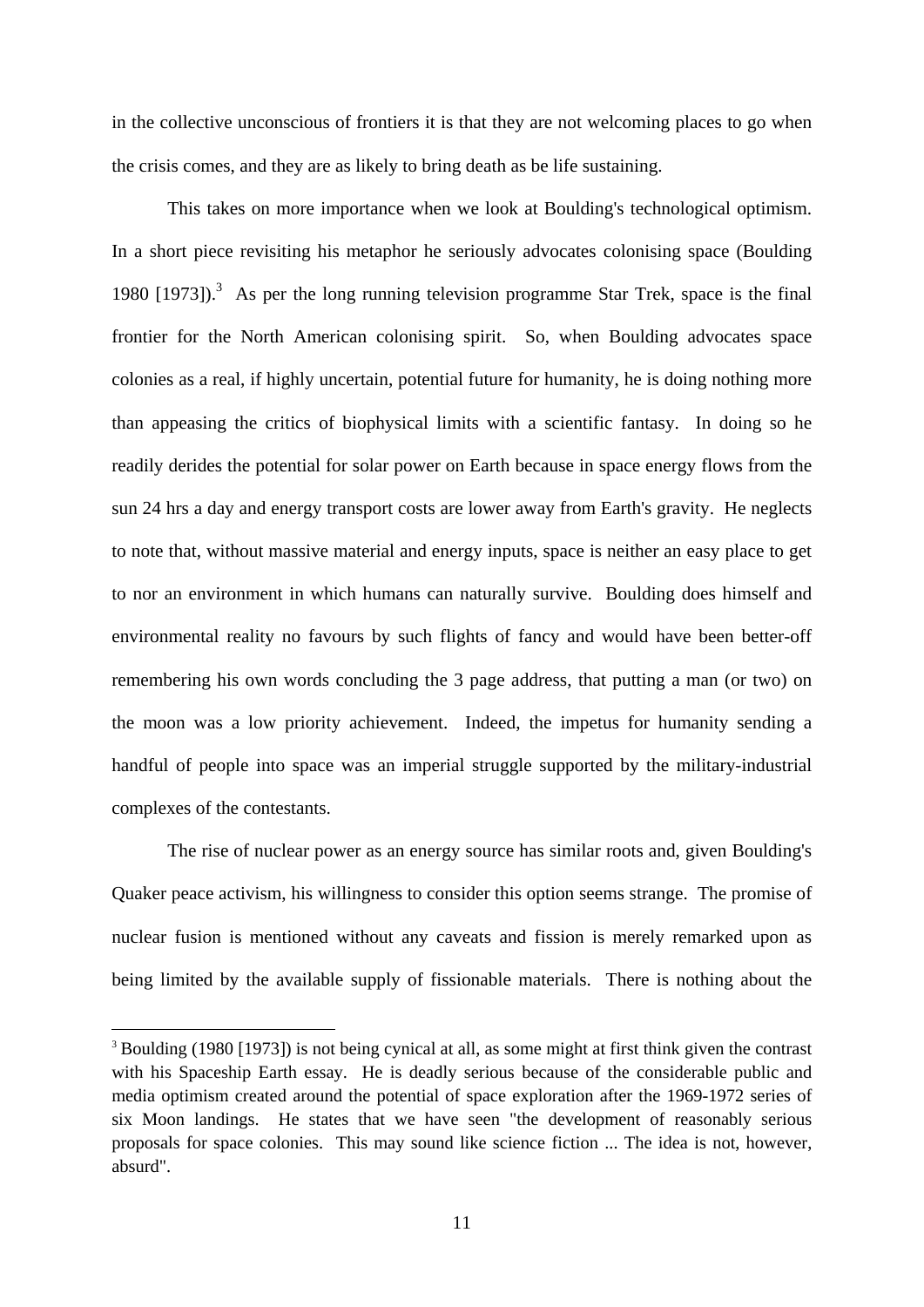inherently unsafe nature, toxic waste and weapons proliferation potential of nuclear energy as we know it. In a later presentation Boulding (1975 p.18) does briefly make these connections and is more critical.

"At the moment we seem to have put all our eggs into the rather dirty basket of the breeder reactor. I must confess I have grave doubts whether this is wise, not only because of the costs and dangers of the reactors themselves, but because of the enormous increase in the quantity of plutonium, the most deadly substance known to man, is not one that can be contemplated with any satisfaction, especially in light of the possibility that small organizations could make nuclear weapons."

Still, in the Spaceship Earth essay he remains ready to consider this and other interventionist and synthetic technologies at face value. Hence we find reference to what has become biotechnology as a possible means of harnessing energy. He refers to the biological revolution providing possible solutions by developing artificial organisms for solar energy transformation and running machines with methane-producing algae (Boulding 1966 p.8). This technological optimism rather runs counter to the sufficiency argument he presents for making do with what we know are the current capacities of humanity within set biophysical limits.

A related area in which the essay is open to criticism is the discussion of knowledge. This is initially compared to energy and materials, and entropy is directly stated to be applicable if "used in a somewhat loose sense". How there is meant to be some equivalence to the Laws of Thermodynamics that might cover knowledge is a mystery, and this speculation just leads to muddying the waters of scientific understanding. The discussion seems mainly to be aimed at justifying the treatment of knowledge as something of an accounting concept within a language of stocks, flows and depreciation. In fact, this accountancy approach underlies Boulding's writing in the essay. The treatment of Nature as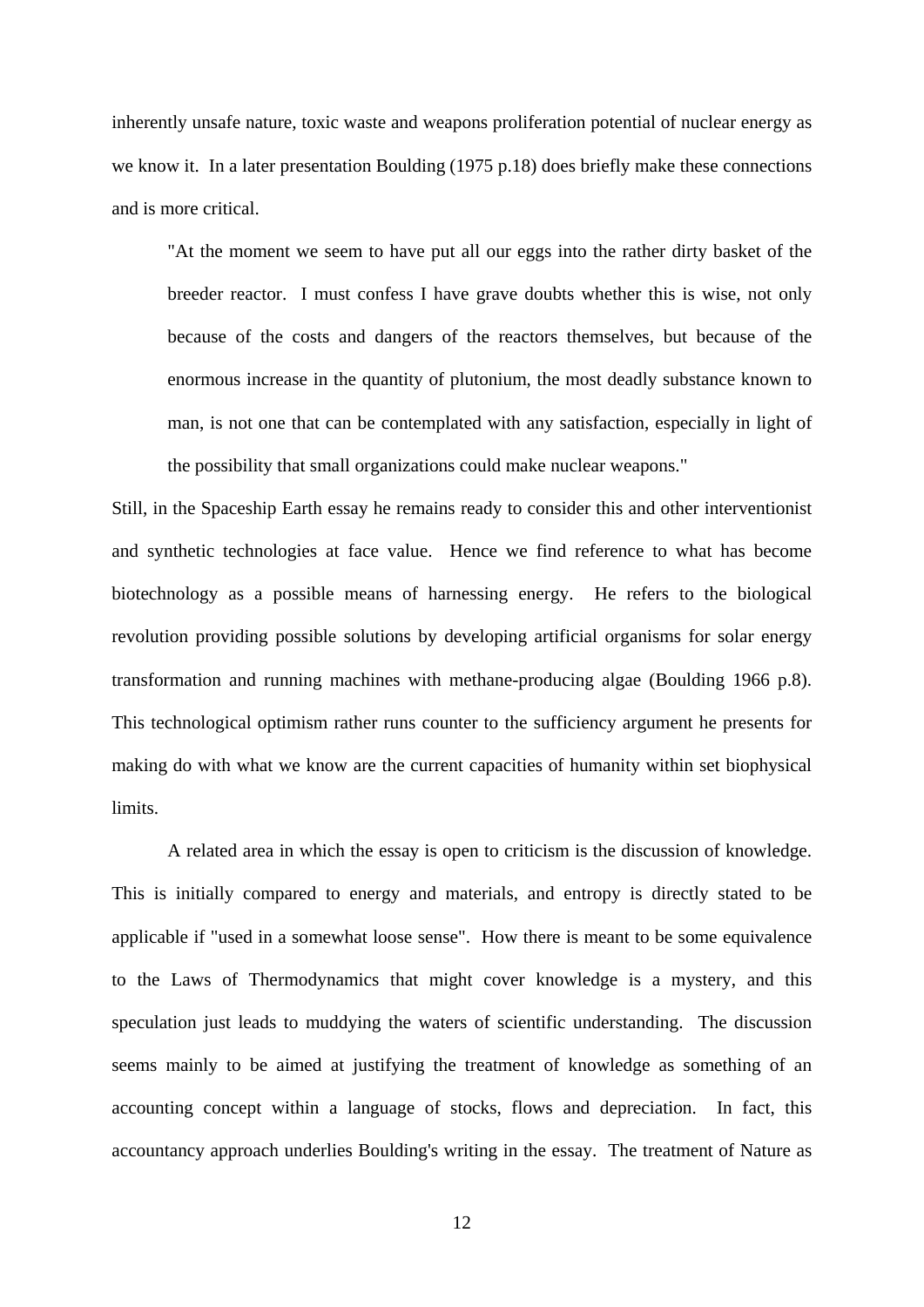capital, and indeed the modern penchant for treating everything as readily substitutable capital, does little to address environmental problems (Spash and Clayton 1997). Indeed buying into a neo-liberal economic ideology, where the world becomes a collection of capital assets, allows the discourse of money, banking and finance to predominate over other values, which are then more easily lost rather than preserved (Spash 2009a; 2011a). So here Boulding does the environmental movement no favours.

In several respects Boulding would not be seen as having provided the full range of arguments and concerns of modern environmentalists. For example, he does not address the social and political factors or structural issues driving economic growth and environmental degradation. Those are actually the key issues of concern today. Understanding amongst social ecological economists of the basic biophysical constraints laid out by Boulding has also improved and is more precise than in his essay.

# **V. Connecting Boulding, his Spaceship and Social Ecological Economics**

The modern heterodox field of ecological economics arose to fill the gap between social and biological sciences as identified by Kapp (1961). The direct connection to Boulding's essay is the specific concern to develop the social and economic implications of biophysical reality and in particular entropy. Establishing ecological economics as a professional association took another thirty years and involved a long diversion via neoclassical resource and environmental economics (Spash 1999). Boulding was not particularly involved in that journey, despite some early reflections on the relationships between ecology and economics (Boulding 1950). Nor was he engaged in the decade of events during the 1980s that established ecological economics by bringing North American and European ecologists and socio-economists together; for example, he was absent from the key 1987 foundational meeting in Barcelona (Røpke 2004).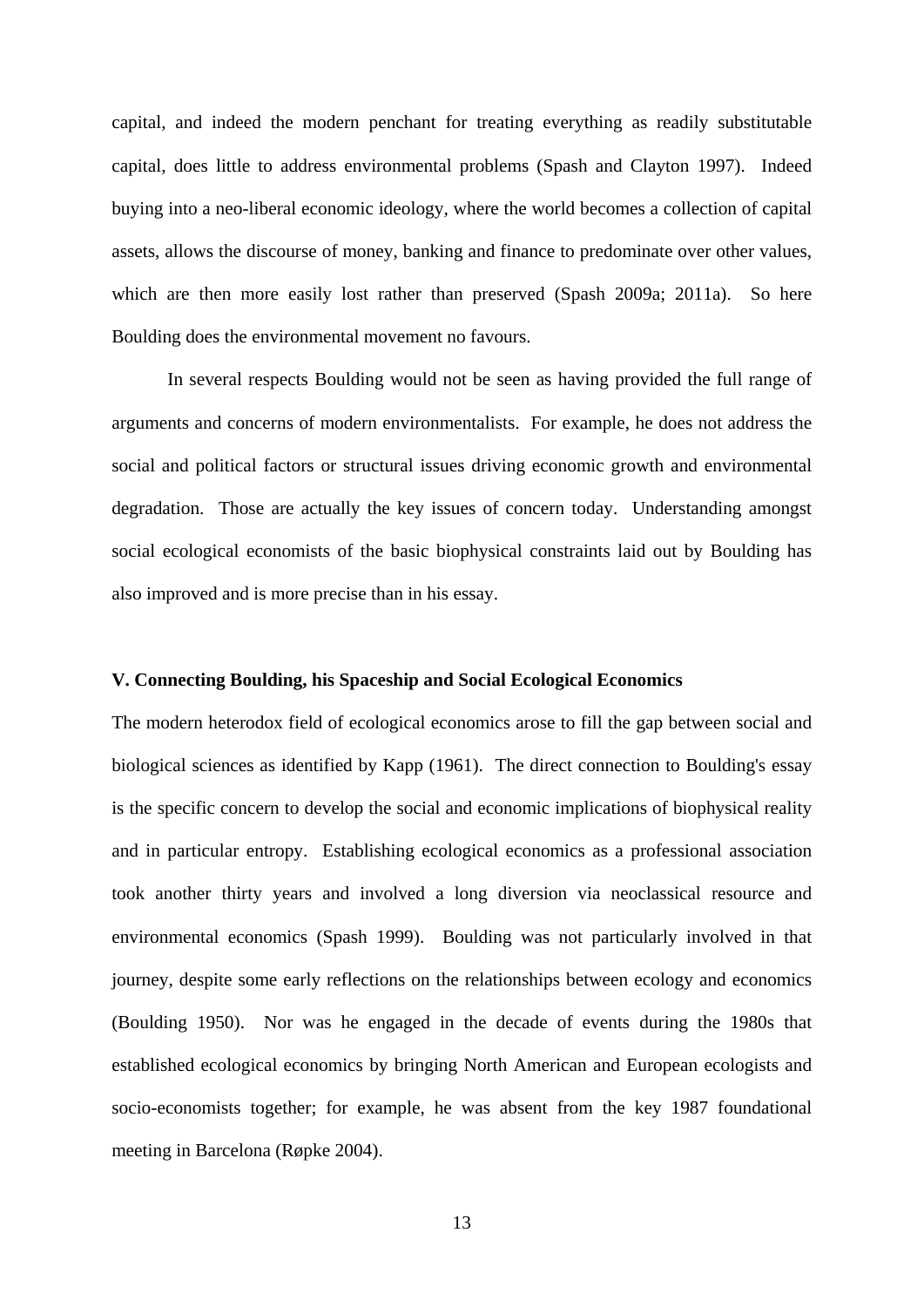On the basis of the Spaceship Earth essay one might have expected greater cooperation and association with like-minded others, such as Georgescu-Roegen and Herman Daly. Yet, this did not happen and Boulding (1981 p.191) himself explains why, as follows:

"Herman Daly, Nicholas Georgescu-Roegen and I, indeed, once thought of forming a society of heretics like ourselves, but it never got under way because we could not agree on the name for it, which perhaps revealed that our heresies were rather different. Georgescu-Roegen being concerned with entropy, Herman Daly with the stationary state, and I with a sustainable social evolution. This difference has persisted over the years, though in no way was it a detriment to our friendships."

However, the situation does not seem to have been quite so amicable, amongst all parties, as Boulding tries to claim here.

In 1971 a major work on entropy and economics was published by Georgescu-Roegen (1971) and this has since been heavily cited and regarded as foundational for ecological economics. That major work included but a brief and highly critical mention of Boulding. Referencing a section of a textbook by Boulding (1955, Chapter 28), Georgescu-Roegen (1971: p.235) states that Boulding's understanding of production functions encapsulates "almost every misleading notion that surrounds the conception of process in the economic literature".

The following year, Boulding (1972: pp.280-281) wrote an article which devoted just four paragraphs to dismissing the contents of Georgescu-Roegen's major work. This included remarks apparently contradicting his own earlier Spaceship Earth essay (not referenced in the article) and denying the implications of entropy for economics. The comments lack depth and appear somewhat rhetorical, so that determining what exactly is being dismissed is far from straight forward. For example, his comments deriding a concern about the creation of disorder (as expected to arise from the traditional understanding of the entropic process)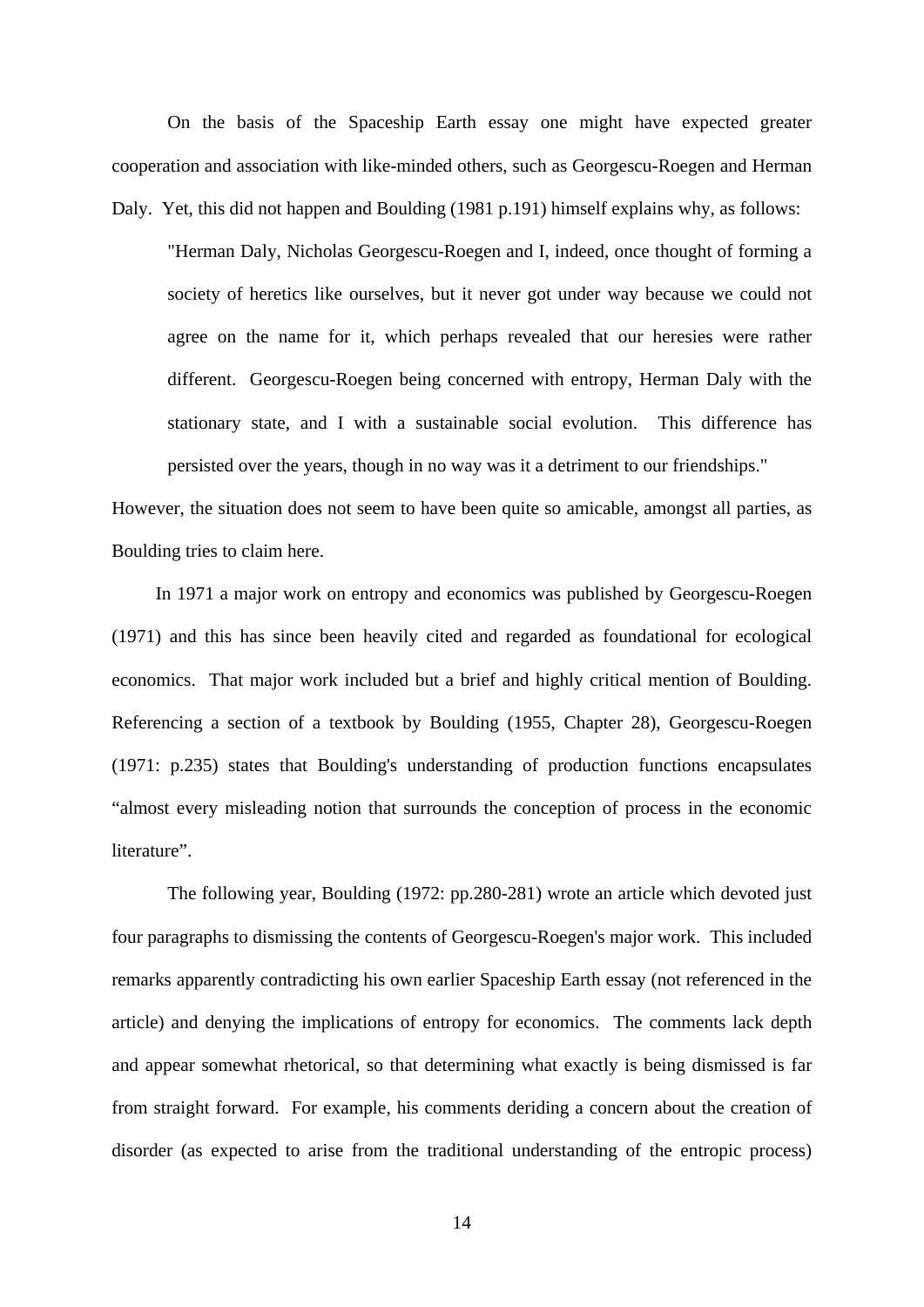appear senseless and empty. His other criticisms have little to do with the implications of entropy for economic systems, and actually involve a denial of an entropy theory of value. This is an unjustified criticism of Georgescu-Roegen's work on the part of Boulding. In Chapter X of the major work, which possibly Boulding had not read (?), Georgescu-Roegen (1971) explicitly argues against such a reduction of economic value to a physical variable such as energy (see also Georgescu-Roegen 1979).

Perhaps we should not then be surprised to find, some years later, Georgescu-Roegen (1979 p.1026) attacking Boulding for his inconsistency and lack of understanding of the importance of material flows. For his part, Boulding appears primarily concerned with promoting his own evolutionary ideas at the expense of others, including any ecological economic synthesis. As Martinez-Alier (1990 p.2) states: "That there was no concerted action to create a school of ecological economics is made clear by Boulding's inane critique of Georgescu-Roegen (Boulding 1972)".

Daly can also be found, rather gently, chastising Boulding for weakening his position with respect to his critical understanding of mainstream economics. This occurred over the years between the Spaceship Earth essay and his "ecodynamics" book on evolutionary theory (Boulding 1978). During a written exchange Daly (1981) criticises Boulding's work for offering inadequate explanations on stock/funds, flows and time. Rather amazingly, Boulding (1981 pp.191-192) confesses he has no adequate reply to make on these points. However, he does not appear particularly concerned by this failing.

Boulding's move away from environmental concerns is also evident in an address entitled "Energy and the Environment", given in 1975 at the University of Wyoming, where he makes hardly any connection to environmental issues, or indeed energy, and is almost totally preoccupied with knowledge and evolutionary analogies applied to social and economic systems (Boulding 1975). These ideas undoubtedly leading to his ecodynamic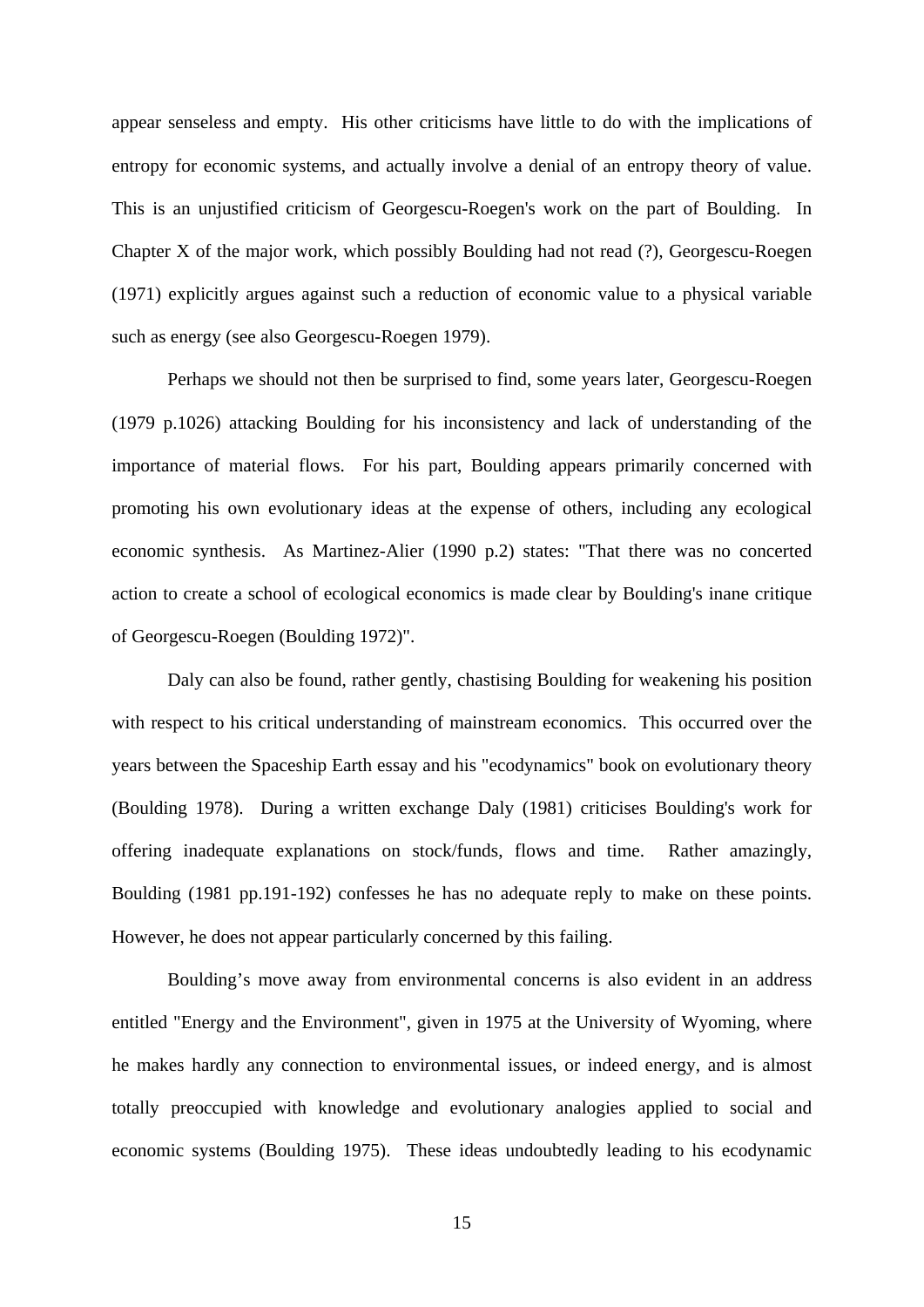theory (Boulding 1978). Perhaps there is then a case to be made for Boulding's work on evolutionary economics being a basis for claiming a foundational status for him in ecological economics. However, this would require not just showing his importance in terms of the development of evolutionary economics and establishing that evolutionary economics has been important for ecological economics, but claiming the substantive import and influence of Boulding's brand of evolutionary thinking in ecological economics. None of these claims seems unambiguous, and the third least credible of all.

In the absence of counter evidence, the sometimes noted claim of Boulding being a founder of modern ecological economics appears to be based more on wishful thinking. Any such assessment would certainly seem unsustainable on the basis of his professional engagement. The claim generally relies upon appeal to the single Spaceship Earth essay, while ignoring the fact that Boulding himself basically abandoned the subject and approach in his preoccupation with evolutionary ideas. Yet, despite what Boulding himself thought, or did later, an interesting question is how far and in what ways the contents of the essay itself can be seen as linked to the ideas of other researchers, especially within the context of ecological economics.

An important contribution of the essay was to raise the profile of the Laws of Thermodynamics as relevant for economists. Their role in bounding social and economic systems seems undeniable. The First Law establishes the principle of the conservation of energy, namely that energy can neither be created nor destroyed but appears in different forms (e.g., heat, work, chemical, electrical). The Second Law concerns entropy (or unavailability of thermal energy for work) and states that in any isolated system entropy increases when energy is transformed. So, more simply, this means when using energy we irreversibly downgrade it and make it unavailable. At the same time matter becomes dispersed, degraded or disordered.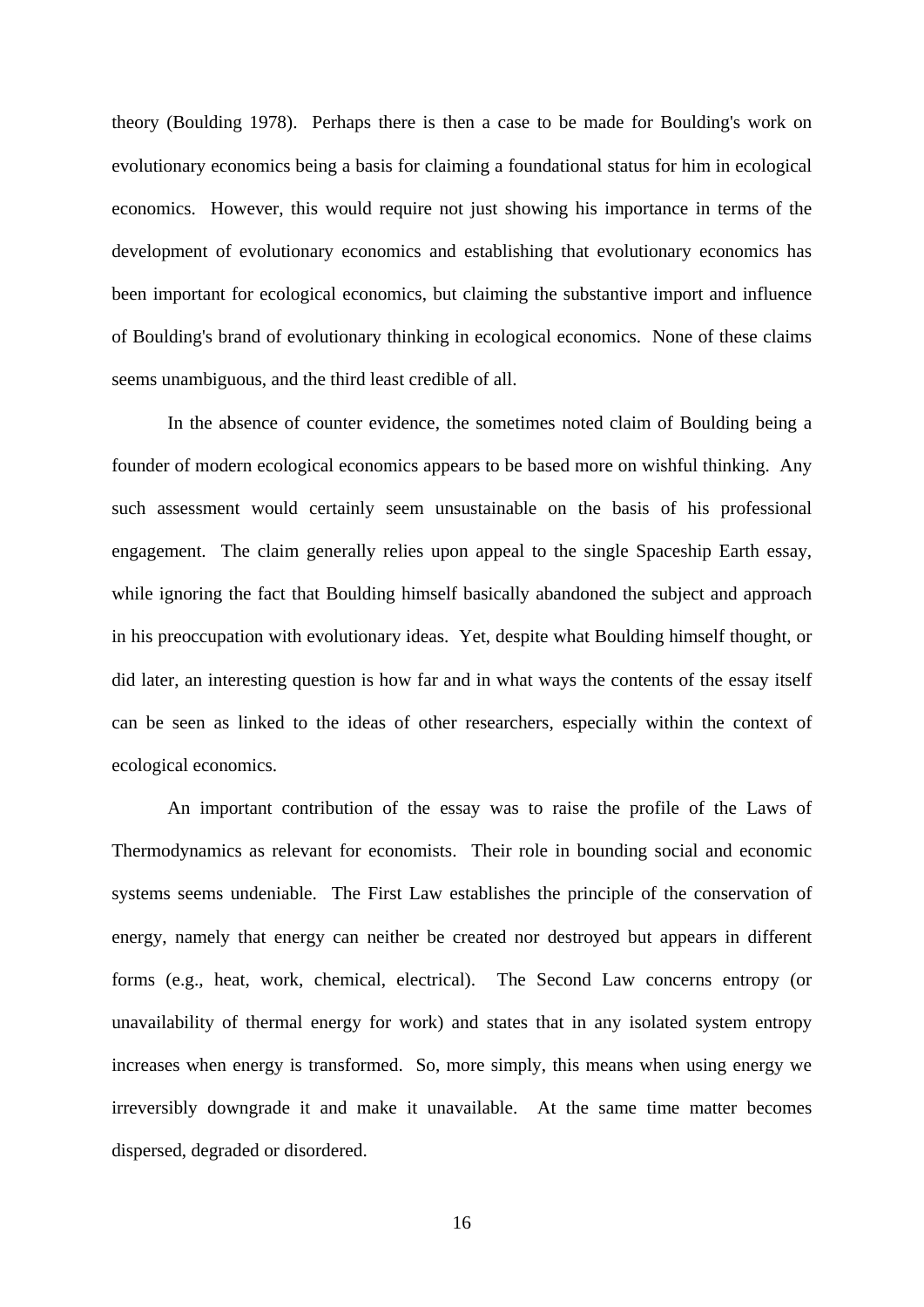Boulding's (1966) essay was quoted in the booklet by Kneese, Ayres and d'Arge (1970) which developed a materials balance theory of the economy, and attempted to take some account of the First Law of Thermodynamics. Like energy, mass can neither be created nor destroyed in an isolated system. Einstein's theory of relativity equates energy to mass. The implications are simply that the mass of material inputs to the economy do not disappear upon consumption but rather are transformed into an equivalent mass of waste. As Boulding (1966 p.5) recognised:

"From a material point of view, we see objects passing from the noneconomic into the economic set in the process of production, and we similarly see products passing out of the economic set as their value becomes zero. Thus we see the econosphere as a material process involving the discovery and mining of fossil fuels, ores, etc., and at the other end a process by which the effluents of the system are passed out into noneconomic reservoirs—for instance, the atmosphere and the oceans—which are not appropriated and do not enter into the exchange system."

The materials balance theory as applied to economics by Kneese, Ayres and d'Arge (1970) showed that all the prices in the economy were in need of adjustment as everything had a related externality in neoclassical economic terms. The all pervasive nature of pollution destroyed the myth of a free unplanned market economy because prices do not reflect real resource costs and most fundamentally the wastes from production and consumption. Boulding however failed to make the connection to the all pervasive nature of pollution and, near the end of his essay, recommended internalisation of externalities using taxes as the solution to what he saw as the immediate pollution problems arising from imperfections in the pricing system. He was apparently unfamiliar with the work published 15 years earlier by Kapp (1950). He also fails to recognise that appropriation of Nature and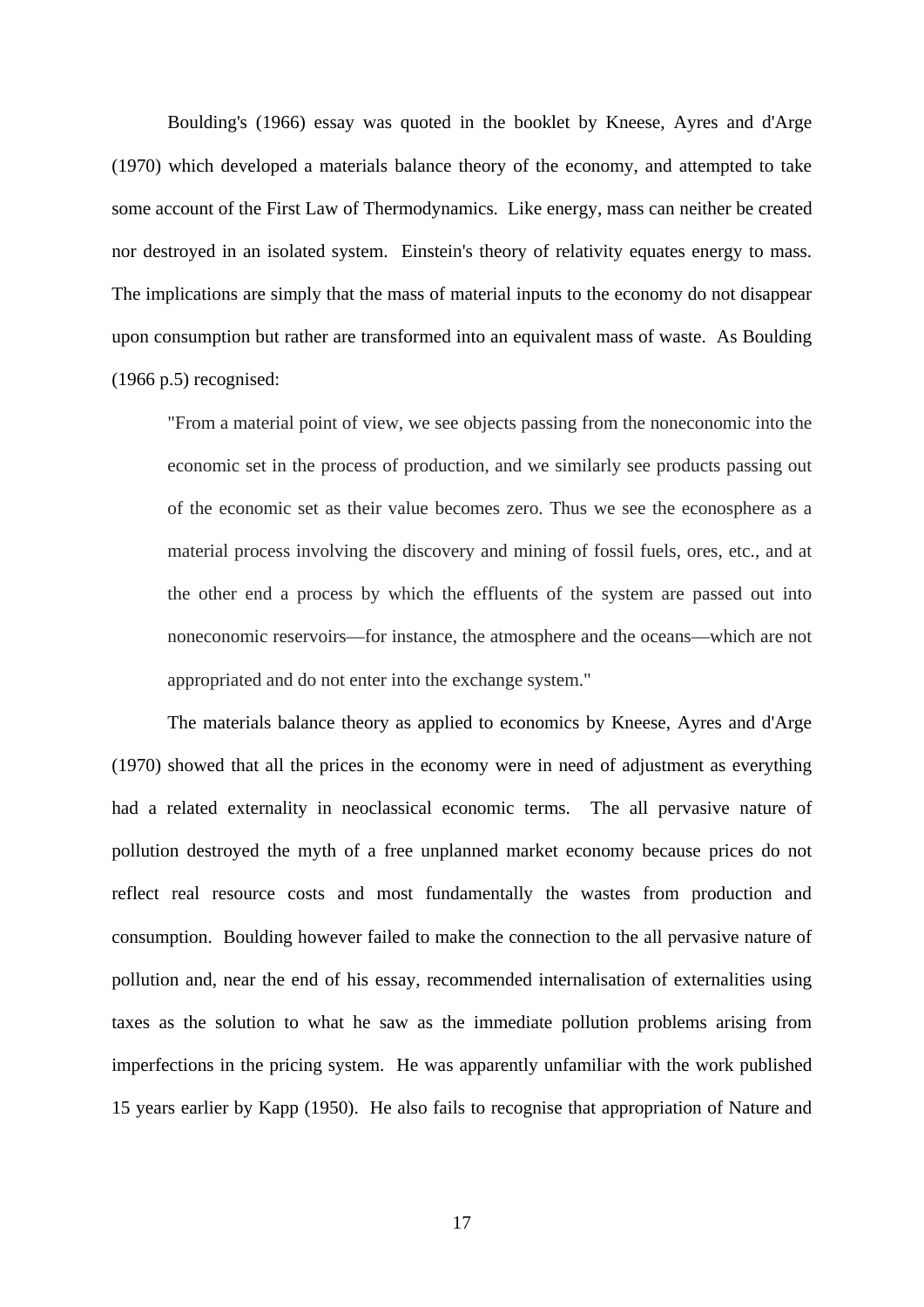the incorporation of all aspects of the environment into the exchange system are part of the problem not the solution.

Boulding (1966 p.13) expresses concern over the lack of any serious work on the durability of products and how this might relate to the environmental impact over their economic life. The general area of the relationship of production and consumption to materials and energy has since developed e.g., in the practice of product life-cycle analysis. Ayres (1996) moved from materials balance theory to help develop the field of industrial ecology, and to explain in greater depth the connection between economic growth and useful energy or exergy (Ayres 1998; Ayres and Warr 2005). Others have pursued the concept of social metabolism which traces energy and materials flows through the economy and explains the process of industrialisation as exploitation of fossil fuels (Fischer-Kowalski and Haberl 2007; Sieferle 2001).

The Second Law concerning entropy was something explored more fully by Georgescu-Roegen (1966 pp.66-82; 1971; 1975). Both Boulding and Georgescu-Roegen influenced Daly (1968) towards his advocacy of a steady-state economy (Daly 1972; 1974; 1977). Georgescu-Roegen himself took a quite pessimistic stance in which the inability to recycle materials meant falling back to an agrarian society dependent upon organic agriculture and solar energy. Daly's position can be described as embracing our inevitable extinction but with the proviso of aiming for longevity on the basis of an ethic of Christian stewardship (Daly 1974). A negative relationship between longevity and societal throughput means the higher economic growth, as we know it, the shorter humanity can be expected to survive. The idea of taking biophysical limits as serious constraints on economic activity has today become reflected in ecological economics by the concept of degrowth (Kallis 2011; Martinez-Alier et al. 2010).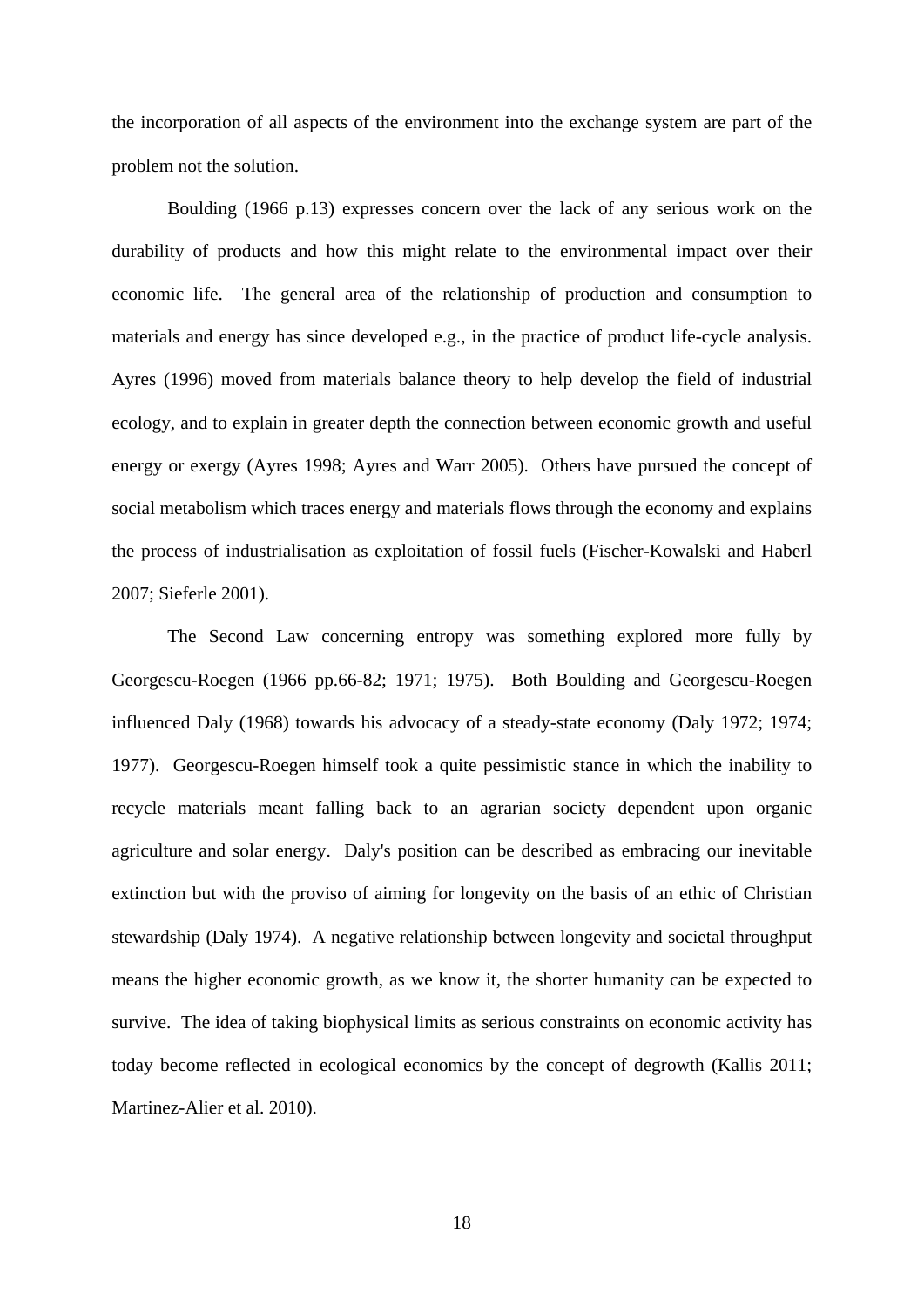In the discussions of the implication of biophysical limits Boulding is guilty of a loose approach to language (and as already noted with respect to correspondences drawn between between entropy and knowledge). More generally the spread of inaccurate and imprecise terminology has been blamed for causing a period of considerable confusion in the ecological economics literature that took some time to clear-up (Baumgärtner 1996). Boulding (1966) refers to closed and open systems but without direct correspondence to physics or the Laws of Thermodynamics. Although what he states is broadly correct there are instances of inaccuracy. For example, the term closed systems occurs when discussing systems without any exchange of energy or matter. These are actually isolated systems in thermodynamics. Closed systems exchange energy but not matter. Earth is in practice basically (though not strictly) a closed system. Open systems exchange both materials and matter with other systems. Boundary distinctions are important because different systems have different properties. For example, while Earth is basically closed, economic and social systems are open. Boulding's (1966 p.9) discussion of cowboy vs. spaceman economies confuses these boundaries and different systems. Clarifying such boundaries means taking into account the impacts of social and economic systems on other systems and their dependency on those systems (e.g., ecosystem, solar system).

Boulding (1966 p.7) correctly identifies the important role of ecosystems in recycling and concentrating chemical elements and organic substances and creating low entropy materials, something Georgescu-Roegen got wrong (see also reconfirmation of this point by Bianciardi et al. 1993). More recent developments have reflected the role of self-organising systems in creating order from dissipated and solar energy, but also in releasing energy through major dynamic system changes (Kay et al. 1999). This links ecosystems structure and functioning to thermodynamic theory. The changing dynamic of systems is seen as highly important and especially how systems may flip due to different attractors becoming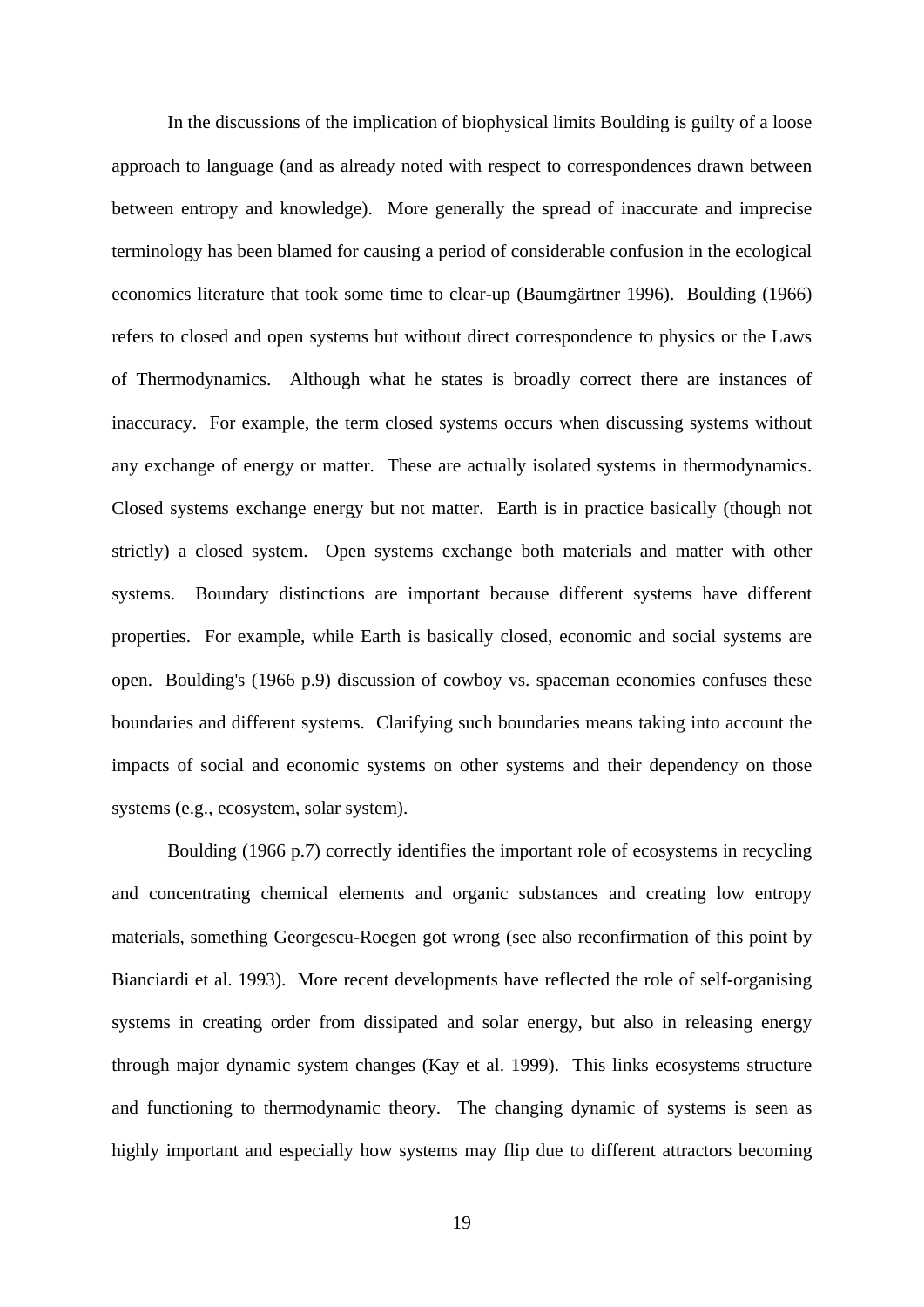dominant. Self-organising systems may then show spontaneous coherent behaviour but suddenly change when reaching a 'catastrophic' threshold (Kay et al. 1999). This introduces concerns over strong uncertainty (ignorance and social indeterminacy), thresholds, nonlinearity and irreversibility.

Boulding recognises that physical laws have implications for society, but regards what humanity chooses to do as an ethical question. So here Boulding is raising the role of ethics in social and economic conduct. Picking-up on this line of reasoning means that ecological economics has an essentially social (i.e., political and distributional) aspect, as now being made more explicit (Spash 2011b). The issue Boulding (1966) specifically touches upon in this context is the treatment of future generations. Near the end of the essay, he gives a stark warning as to the consequences of failing to act ethically towards the future:

"This whole problem is linked up with the much larger one of the determinants of the morale, legitimacy, and "nerve" of a society, and there is a great deal of historical evidence to suggest that a society which loses its identity with posterity and which loses its positive image of the future loses also its capacity to deal with present problems, and soon falls apart." (Boulding 1966 p.11)

In Boulding's essay, the inevitable implication of entropy and materials dispersion is that modern consumerist economies face biophysical and social limits. Resources for the essential needs of future generations are being squandered on luxuries for the current rich. He might have added the current poor into the story and the failure to do so is actually a strong criticism of the essay (as is his weak claim that 'others' are addressing today's problems). Social inequity and harm of the innocent is not something that is only relevant if we are concerned for the future. Geographical myopia seems as prevalent as the temporal myopia which Boulding criticises. So the use of ordered forms of energy by the present rich is at the expense of the needs of the present poor, future poor and future rich.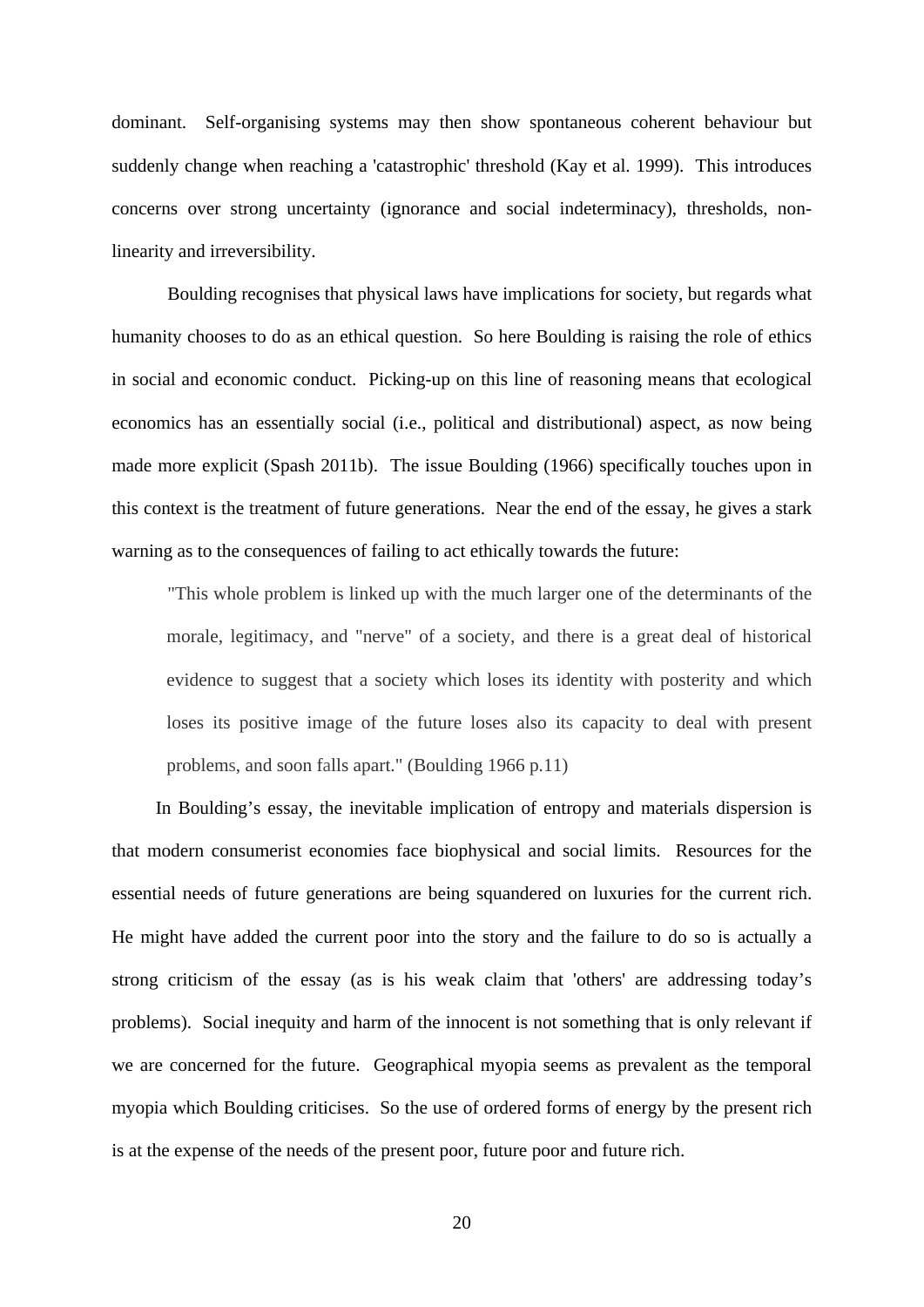The connection of biophysical reality to its economic, social and ethical implications was later drawn far more forcefully by Georgescu-Roegen (1975). Indeed, Boulding's essay at one point offers an orthodox economic discussion of discounting which contrast with, and appears as an attempt to constrain, the concern for ethics and values. Mainstream economists, such as environmental economists, attempt to impose such time constraining ethical restrictions on the debate, but these are rhetorical exercises which try to avoid the fundamental value conflicts and power struggles in society (e.g., for a discussion in the context of climate change see Spash 2002; Spash 2007). Monetary valuation and pricing reduces all things to a single metric and discounting replaces a discourse over ethical behaviour with the language and priorities of investment banking and accountants.<sup>4</sup> The rise of the field of environmental ethics, since the early 1970s, has provided an extensive literature on understanding plural values and how they should be addressed in environmental policy (O'Neill et al. 2007). Hence, research on ethics and value pluralism form central parts of social ecological economics (Spash 2009b), and their relevance extends far beyond issues of economic discounting, temporal myopia or intergenerational resource allocation. In contrast the future generations discussion in the essay is rather limited.

#### **VI. Concluding Remarks**

1

A Spaceship Earth metaphor provided an easily understandable and brief account of some key aspects of the concern, becoming increasingly acknowledge in the early 1960s, that there were some serious downsides to the American modernist technological optimism of a materialist hedonic nirvana delivered to your door by free-market enterprise. Boulding's essay is far from perfect and contains many speculative elements and aspects which,

<sup>4</sup> Boulding has something of a weakness for the concepts of accountants, which are evident in the essay.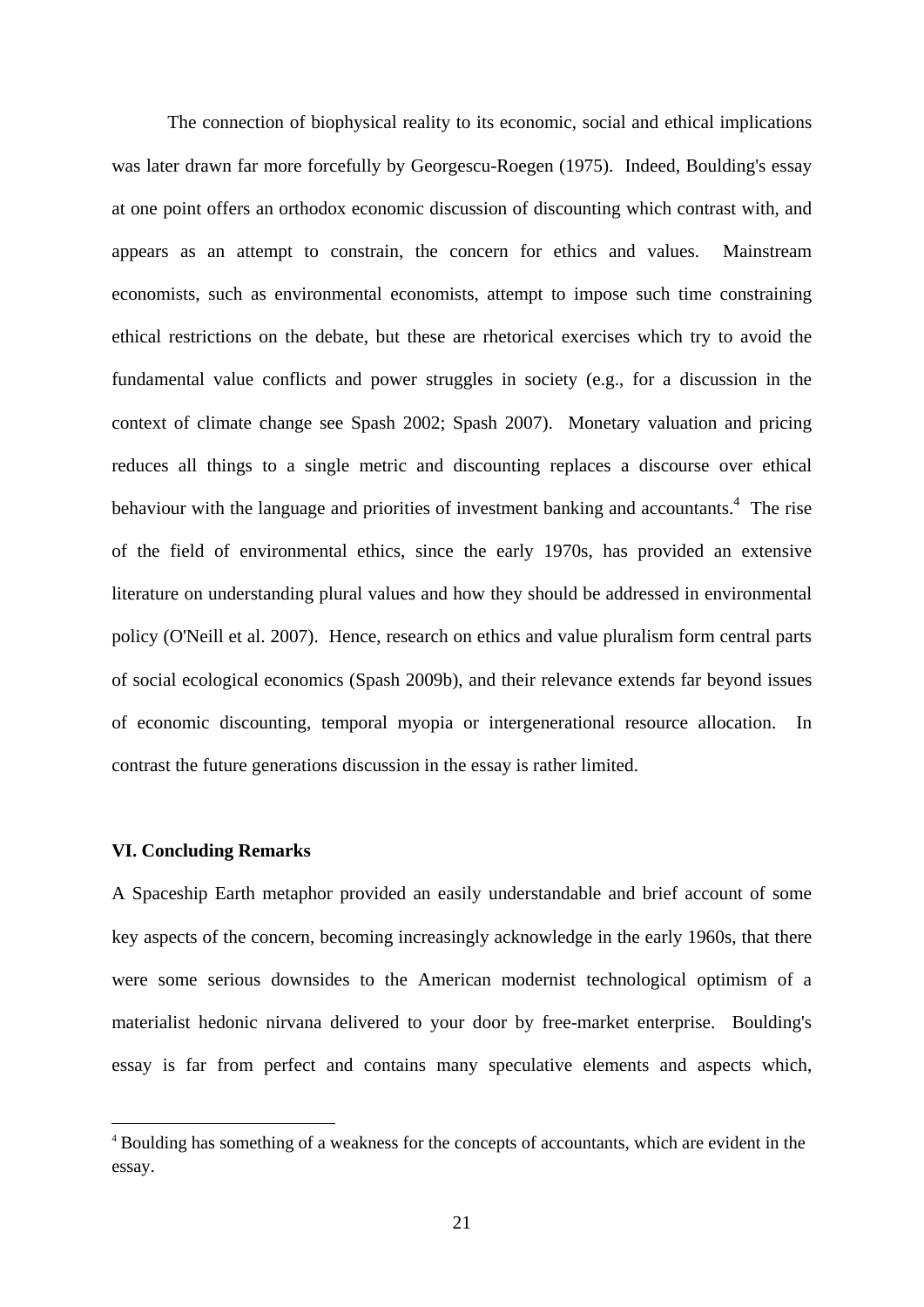sometimes conforming to mainstream economic thinking and/or an accountancy approach, prevent a clear vision of environmental and social problems. Still one of the attractions of Boulding's writing is his often successful attempt to be thought provoking, and the speculative elements at least add to that. The essay is also wide ranging and includes many ideas. The drawback of a short essay of this sort is the brevity of coverage given to those ideas. This problem was unfortunately compounded because of Boulding's failure to return in any depth to the environmental challenges facing modern economic systems as raised in the essay.

Despite drawbacks, the essay appears to have taken on a life of its own in stimulating others and providing an early accessible overview of the implications for human economic activity of biophysical reality. The essay can be seen as complementing the more substantive work by Georgescu-Roegen and Daly. It also provides a reference point for the development of industrial ecology and research on social metabolism.

After writing the essay Boulding seems to have moved-on to different interests, such as evolutionary economics, and did not help establish ecological economics. Indeed, he dismissed the work of Georgescu-Roegen, in a rather off-hand and ill-informed fashion, while seemingly being uninterested in addressing problems with his own evolutionary approach as raised by Daly. However, Boulding did attended the inaugural conference of the International Society for Ecological Economics in 1990, where he gave a plenary speech. His plenary address mainly concerned the potential for legitimate institutions of governance and good leadership to arise in time to tackle the impending environmental crises (Boulding 1991). The conclusion looked towards "integrative power" by which he meant "the power of legitimacy, loyalty, respect, affection, love, truth, and so on". He concluded that in order to address environmental problems, population growth and the exhaustion of fossil fuels: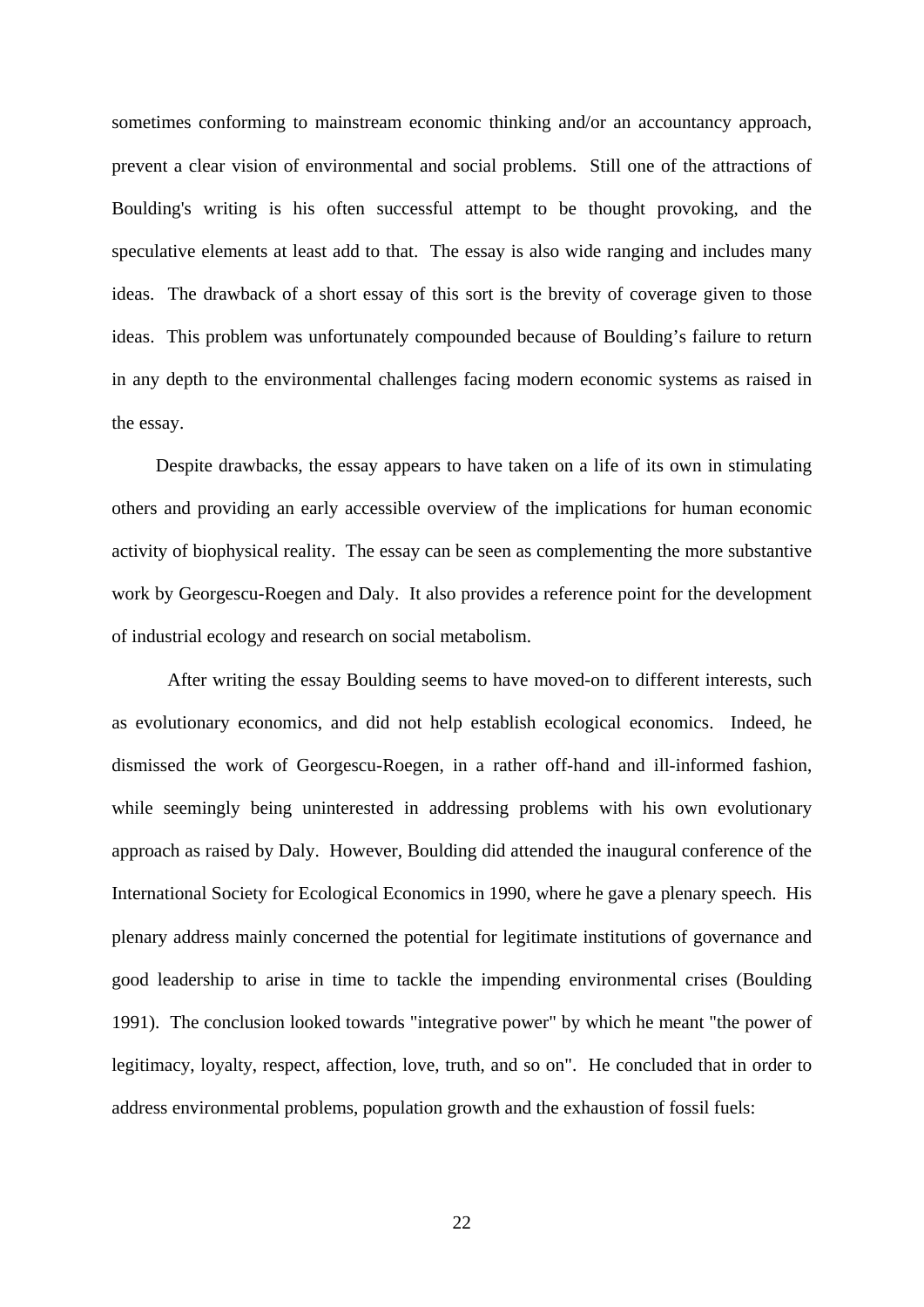"the major element unquestionably will be integrative power, based first on the widespread knowledge that we all live on the same fragile planet, which we have now seen from outer space and to which we owe a common loyalty and affection. Unless this view is very widespread, legitimacy will not be granted to those frequently painful processes which may be necessary to prevent catastrophe." (Boulding 1991 p.30)

So, despite not having been active in, or contributing directly to, the development of ecological economics, he maintained a strong environmental concern and in the end saw the need for serious and substantive action in a political arena.

As the current political economy justifies pouring billions into stabilising financial and banking sectors, waging wars in oil rich countries and extracting energy from the most damaging and dangerous sources, the type of institutions and leadership required to prevent social and environmental catastrophe seem particularly lacking. Governments hark on about scientific uncertainty and call for more research rather than tackle human induced climate change. When action occurs it is minimal and does not address fundamental causes. The causes of Greenhouse Gas emissions go to the roots of the modern economic systems' failings. The biophysical basis of those failings were outlined by Boulding's essay. The social, structural and institutional aspects were largely neglected.

Social ecological economics aims to bring all these elements together and make them explicit in order to help understand and aid the necessary transformation facing humanity. The reality of the functioning of the economy within society and society within biophysical constraints is set against the fantasy of economic growth forever. The outlines of this hierarchical ontology can be found in Boulding's essay, and others have since added much to understanding the reality of economy-environment interactions. However, in the half a century since the essay first appeared, little has been done in policy circles to address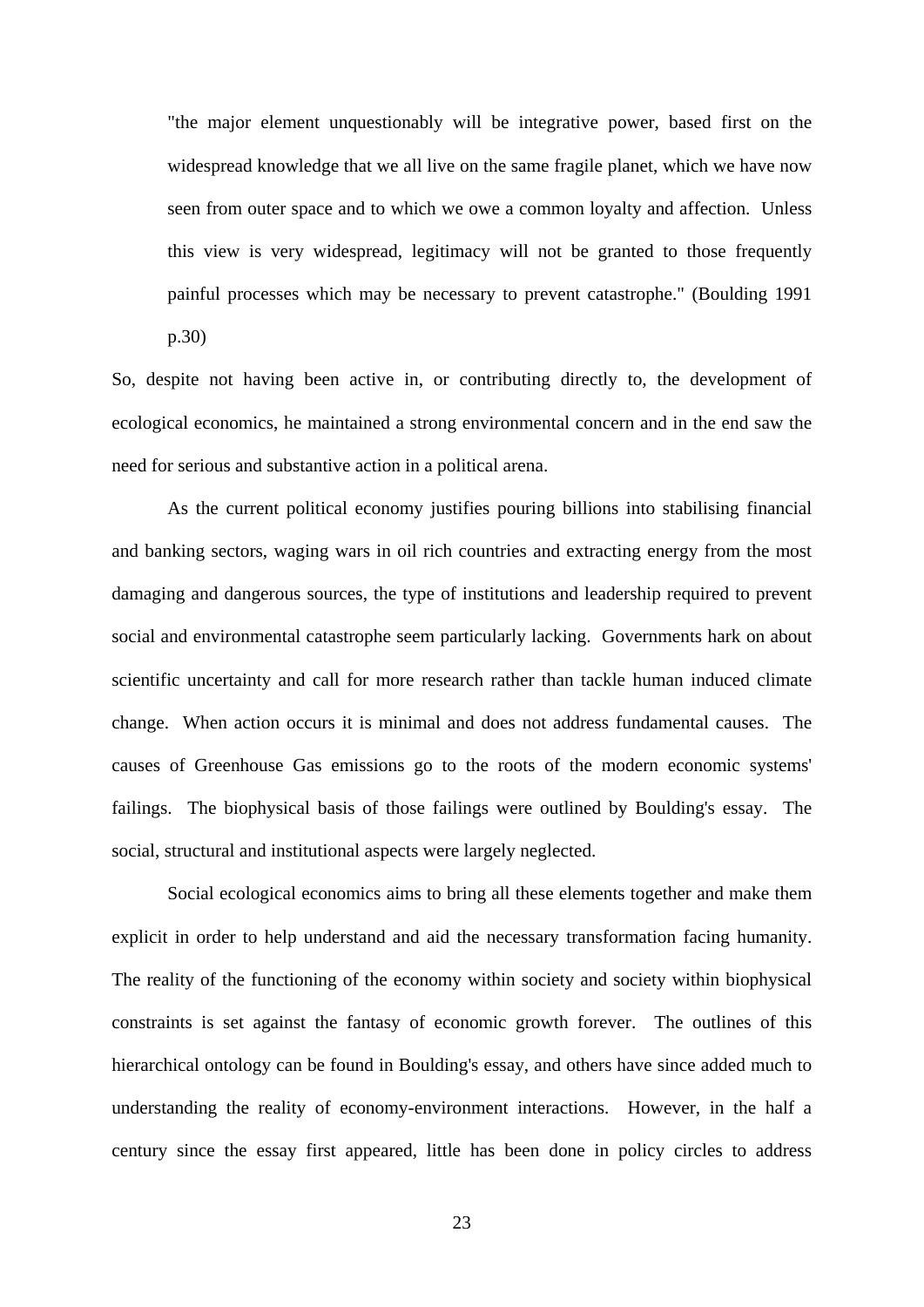biophysical or social constraints to traditional economic growth, and little action seems likely without on-going crises. As Boulding recognised, at the end of his life, power is a key issue.

Changing social and economic systems means challenging existing structures and relationships. A variety of institutionalised arrangements empower societal actors and organisations benefiting from, and perpetuating, the current system of accelerating social inequity, environmental degradation and resource exploitation. Yet a lack of legitimate means confronts those wishing to challenge and achieve peaceful transformation of the dominant exploitative regime.

# **References Cited**

- Ayres, R. U. 1998. 'Eco-thermodynamics: economics and the second law.' *Ecological Economics* **26**(2): 189-209.
- Ayres, R. U. and L. W. Ayres 1996. *Industrial Ecology: Towards Closing the Materials Cycle*. Cheltenham, England, Edward Elgar.
- Ayres, R. U. and B. Warr 2005. 'Accounting for growth: The role of physical work.' *Structural Change and Economic Dynamics* **16**: 181-209.
- Baumgärtner, S. 1996. Use of the entropy concept in ecological economics. *Ecological Economics: Concepts and Methods*. M. Faber, R. Manstetten and J. Proops. Cheltenham, England, Edward Elgar**:** 115-135.
- Bianciardi, C., E. Tiezzi and S. Ulgiati 1993. 'Complete recycling of matter in the framework of physics, biology and ecoliogical economics.' *Ecological Economics* **8**(1): 1-5.
- Boulding, K. E. 1950. An Ecological Introduction. *A Reconstruction of Economics*. K. E. Boulding. New York, Wiley**:** 3-17.
- Boulding, K. E. 1955. *Economic Analysis*. London, Hamish Hamilton.
- Boulding, K. E. 1959. 'The Affluent Society Galbraith, J K.' *Review of Economics and Statistics* **41**(1): 81-81.
- Boulding, K. E. 1965. Earth as a Space Ship. *Kenneth E Boulding Papers*. Boulder: University of Colorado at Boulder Libraries. **Box 38** pp. 3.
- Boulding, K. E. 1966. The economics of the coming Spaceship Earth. *Environmental Quality in a Growing Economy: Essays from the Sixth RFF Forum*. H. Jarrett. Baltimore, John Hopkins University Press**:** 3-14.
- Boulding, K. E. 1972. 'Toward the development of a cultural economics.' *Social Science Quarterly* **53**(2): 267-284.
- Boulding, K. E. 1975. Energy and the Environment. Laramie, Wyoming: Univrsity of Wyoming.
- Boulding, K. E. 1978. *Ecodynamics: A New Theory of Social Evolution*. Beverly Hills, California, Sage.
- Boulding, K. E. 1980 [1973]. Spaceship Earth revisited. *Economics, Ecology, Ethics: Essays Toward a Steady-State Economy*. H. E. Daly. New York, W H Freeman**:** 264-266.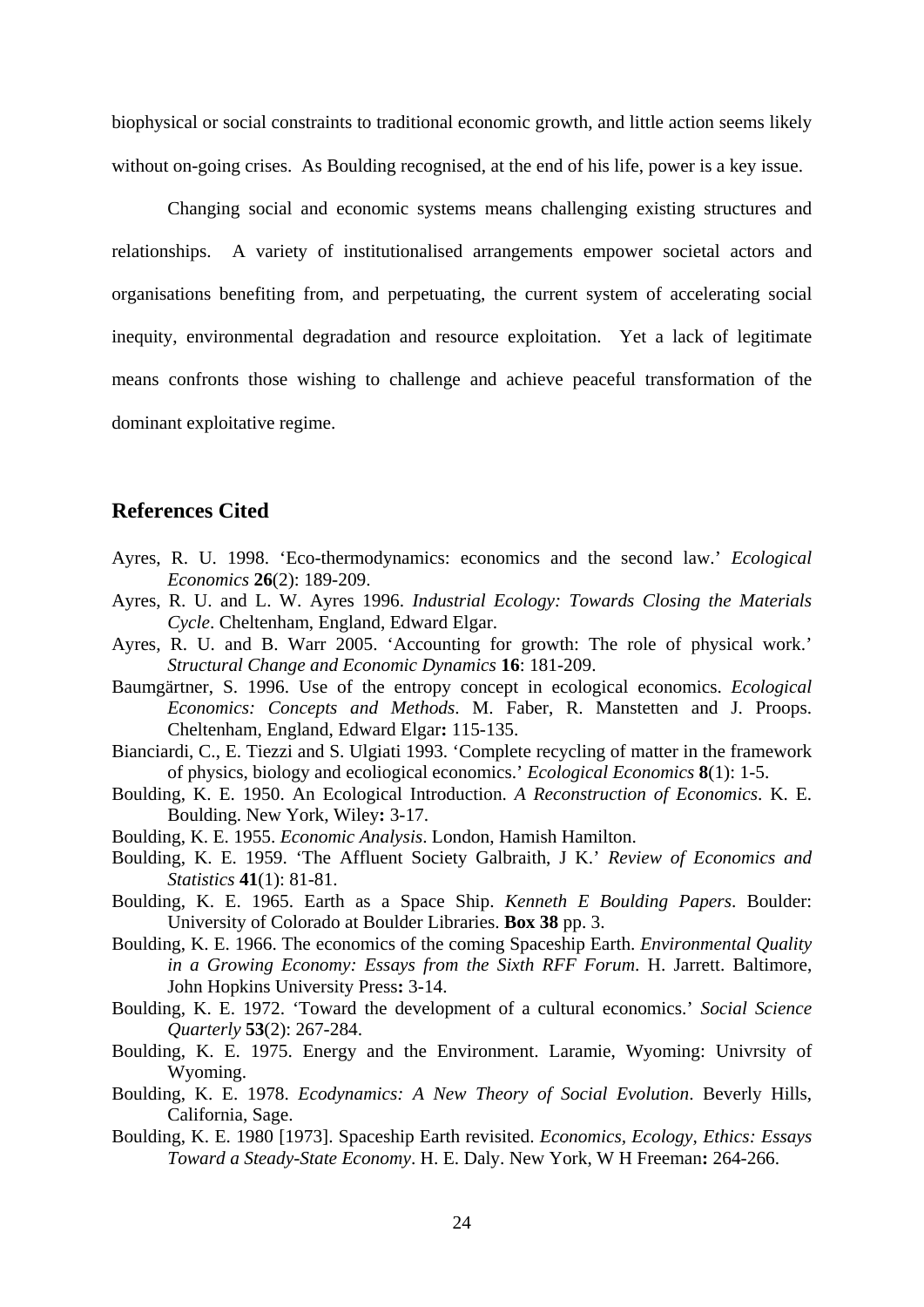- Boulding, K. E. 1981. 'Ecodynamics: A response by the author.' *Journal of Social and Biological Structures* **4**(2): 187-194.
- Boulding, K. E. 1991. What do we want to sustain? Environmentalism and human evaluations. *Ecological Economics: The Science and Management of Sustainability*. R. Costanza. New York, Columbia University Press**:** 367-383.
- Brown, D. 1970. *Bury My Heart at Wounded Knee: An Indian History of the American West*. New York, Holt, Rinehart and Winston.
- Carson, R. 1987 [1962]. *Silent Spring*. Boston, Houghton Mifflin.
- Ciriacy-Wantrup, S. V. 1938. 'Soil conservation in European farm management.' *Journal of Farm Economics* **20**(February).
- Ciriacy-Wantrup, S. V. 1947. 'Capital returns from soil conservation practices.' *Journal of Farm Economics* **29**: 1188-1190.
- Ciriacy-Wantrup, S. V. 1952. *Resource Conservation: Economics and Policies*. Berkeley, University of California Press.
- Daly, H. E. 1968. 'On economics as a life science.' *Journal of Political Economy* **76**: 392- 406.
- Daly, H. E. 1972. 'In defense of a steady-state economy.' *American Journal of Agricultural Economics* **54**(5): 945-954.
- Daly, H. E. 1974. 'Economics of steady state.' *American Economic Review* **64**(2): 15-21.
- Daly, H. E. 1977. *Steady-State Economics*. San Francisco, California, W H Freeman.
- Daly, H. E. 1981. 'Reflections on Boulding's 'income or welfare'.' *Journal of Social and Biological Structures* **4**(2): 158-162.
- Devas, C. S. 1899. 'The moral aspect of consumption.' *International Journal of Ethics* **10**(1): 41-54.
- Dubos, R. 1966. Promises and hazards of man's adaptability. *Environmental Quality in a Growing Economy: Essays from the Sixth RFF Forum*. H. Jarrett. Baltimore, John Hopkins University Press**:** 23-39.
- Fischer-Kowalski, M. and H. Haberl, Eds. 2007. *Socio-ecological transitions and global change. Trajectories of social metabolism and land use*. Cheltenham, Edward Elgar.
- Galbraith, J. K. 1969 [1958]. *The Affluent Society*. Boston, Houghton Mifflin.
- Garb, Y. 1995. 'Rachel Carson's Silent Spring.' *Dissent*(Fall): 539-546.
- Georgescu-Roegen, N. 1966. *Analytical Economics*. Cambridge, Cambridge University Press.
- Georgescu-Roegen, N. 1971. *The Entropy Law and the Economic Process*. Cambridge, Massachusetts, Harvard University Press.
- Georgescu-Roegen, N. 1975. 'Energy and Economic Myths.' *Southern Economic Journal* **41**(3): 347-381.
- Georgescu-Roegen, N. 1979. 'Energy analysis and economic valuation.' *Southern Economic Journal* **XLIV**: 1023-1058.
- Herber, L. 1962. *Our Synthetic Environment*. New York, Knopf.
- Jarrett, H., Ed. 1966. *Environmental Quality in a Growing Economy: Essays from the Sixth RFF Forum*. Baltimore, Maryland, Johns Hopkins University Press.
- Kallis, G. 2011. 'In defence of degrowth.' *Ecological Economics* **70**(5): 873-880.
- Kapp, K. W. 1950. *The Social Costs of Private Enterprise*. New York, Shocken.
- Kapp, K. W. 1961. *Toward a Science of Man in Society: A Positive Approach to the Integration of Social Knowledge*. The Hague, Martinus Nijhoff.
- Kapp, K. W. 1963. *The Social Costs of Business Enterprise*. Bombay/London, Asia Publishing House.
- Kay, J. J., H. A. Regier, M. Boyle and G. Francis 1999. 'An ecosystem approach for sustainability: Addressing the challenge of complexity.' *Futures* **31**(7): 721-742.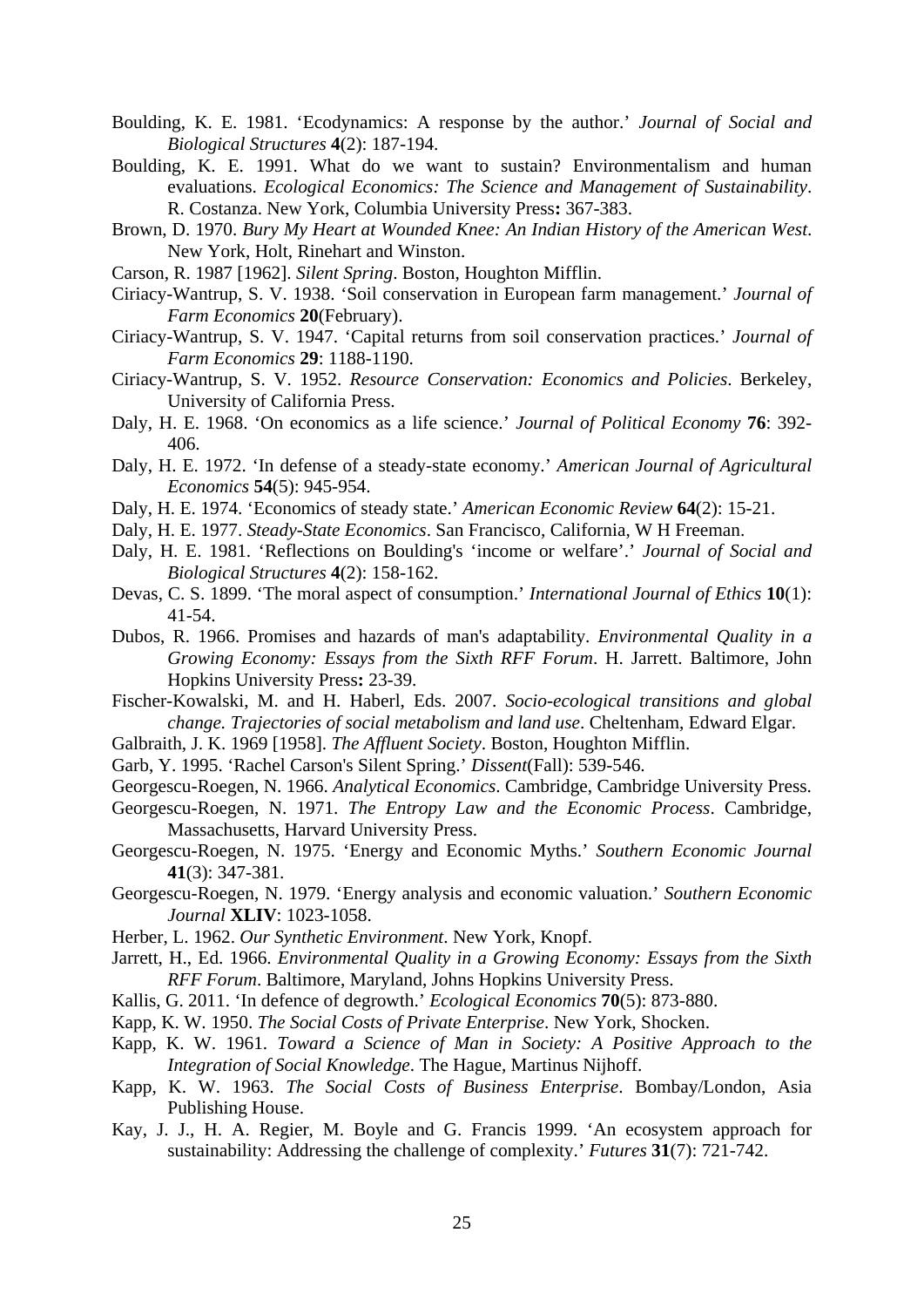- Kneese, A. V., R. U. Ayres and R. C. d'Arge 1970. *Economics and the Environment: A Materials Balance Approach*. Washington, District of Columbia, Resources for the Future.
- Martinez-Alier, J. 1990. *Ecological Economics: Energy, Environment and Society*. Oxford, England, Basil Blackwell.
- Martinez-Alier, J., U. Pascual, F. D. Vivien and E. Zaccai 2010. 'Sustainable de-growth: Mapping the context, criticisms and future prospects of an emergent paradigm.' *Ecological Economics* **69**(9): 1741-1747.
- Max-Neef, M. 1992. Development and human needs. *Real-Life Economics: Understanding Wealth Creation*. P. Ekins and M. Max-Neef. London, Routledge**:** 197-214.
- O'Neill, J. F., A. Holland and A. Light 2007. *Environmental Values*. London, Routledge.
- Paley, W. S. 1952. Resources for Freedom: Report of the President's Materials Policy Commission. Washington, DC: United States, Government Printing Office.
- Potter, W. 2011. *Green is the New Red: An Insider's Account of a Social Movement Under Siege*. San Francisco, City Lights Books.
- Røpke, I. 2004. 'The early history of modern ecological economics.' *Ecological Economics* **50**(3-4): 293-314.
- Sieferle, R. P. 2001. *The subterranean forest: Energy systems and the industrial revolution*. Cambridge, White Horse Press.
- Spash, C. L. 1999. 'The development of environmental thinking in economics.' *Environmental Values* **8**(4): 413-435.
- Spash, C. L. 2002. *Greenhouse Economics: Value and Ethics*. London, Routledge.
- Spash, C. L. 2007. 'The economics of climate change impacts à la Stern: Novel and nuanced or rhetorically restricted?' *Ecological Economics* **63**(4): 706-713.
- Spash, C. L. 2009a. 'The new environmental pragmatists, pluralism and sustainability.' *Environmental Values* **18**(3): 253-256.
- Spash, C. L., Ed. 2009b. *Ecological Economics: Critical Concepts in the Environment, 4 Volumes*. Routledge Major Work. London, Routledge.
- Spash, C. L. 2011a. 'Terrible economics, ecosystems and banking.' *Environmental Values* **20**(2): 141-145.
- Spash, C. L. 2011b. 'Social ecological economics: Understanding the past to see the future.' *American Journal of Economics and Sociology* **70**(2): 340-375.
- Spash, C. L. and A. M. H. Clayton 1997. The maintenance of natural capital: Motivations and methods. *Space, Place and Environmental Ethics*. A. Light and J. M. Smith. Lanham, Rowman & Littlefield Publishers, Inc. **1:** 143-173.
- Steinbeck, J. E. 1939. *The Grapes of Wrath*. New York, The Viking Press.
- Veblen, T. 1991 [1899]. *The Theory of the Leisure Class*. Fairfield, New Jersey, Augustus M Kelley.